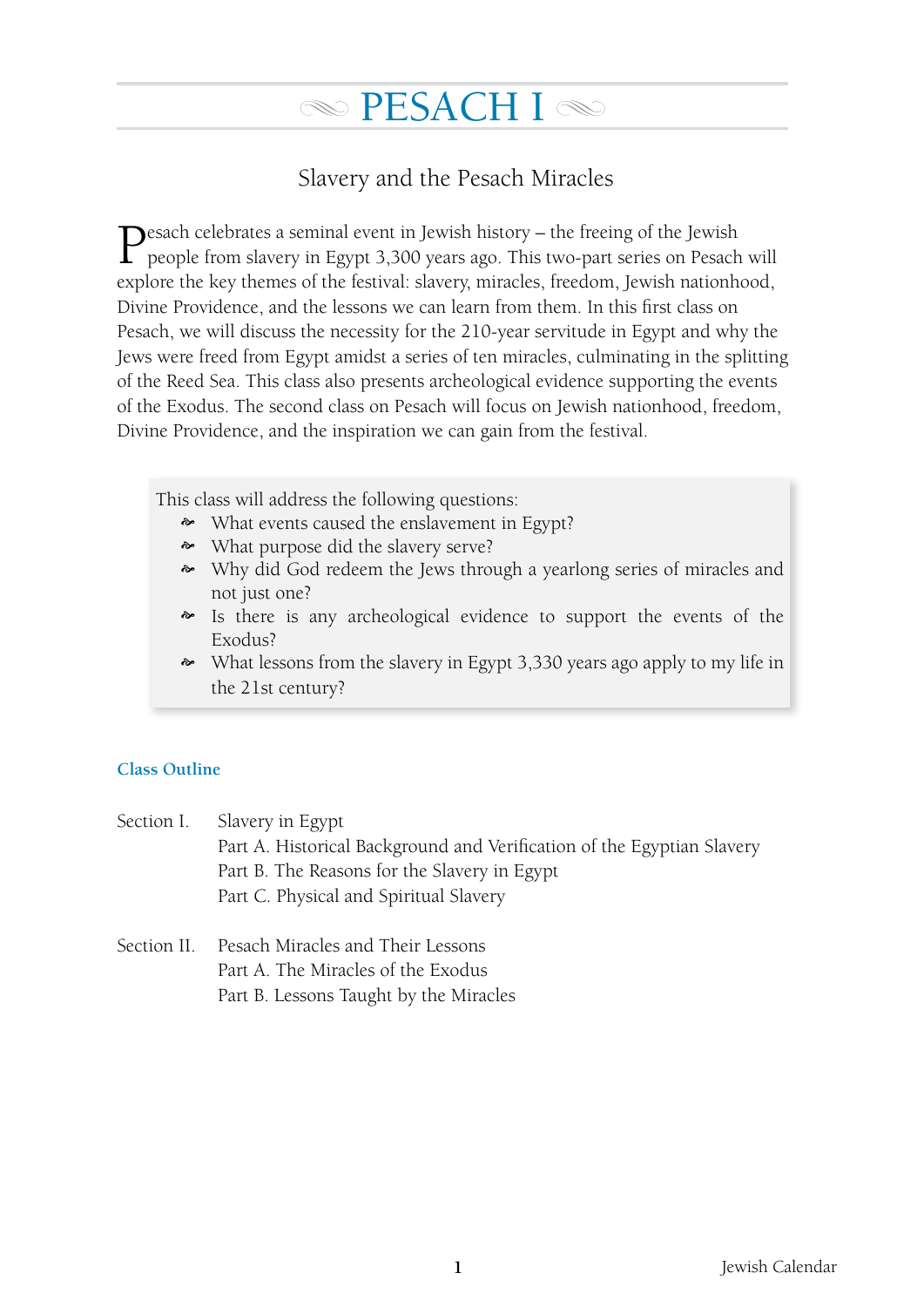There are two types of slavery: slavery of the body, and slavery of the soul and intellect. As the following story illustrates, real slavery is the confinement of the soul:

*Rabbi Aryeh Levine (1885-1969) was known for his compassion and concern for every Jew. His kind words and easy smile engaged all who saw him. In the 1940's when Jews were imprisoned by the British authorities who ruled Palestine, Reb Aryeh was one of the rare individuals who had permission to visit them. The prisoners loved and revered him.*

*One Chol HaMoed Pesach, Reb Aryeh visited the prisoners. "How was your Seder?" he asked, genuinely interested in their welfare.* 

*One of the prisoners smiled and quipped, "Everything was fine, we were able to fulfill all the Halachic requirements of the Seder except one. When we came to: 'Pour out Your anger on the nations that do not want to know You,' they wouldn't let us open the door!" (Customarily Jews open the front door of their home prior to reciting this part of the Haggadah as an affirmation of trust in God's protection on the first night of Pesach.)*

*Reb Aryeh returned the inmate's smile and said, "You are mistaken. You do have the key to freedom – the key to your heart, which can give you spiritual freedom." He continued, "We are prisoners in our own bodies, but we can be freed of the bondage to our materialistic desires. By opening our hearts and allowing ourselves to gain control, we become truly free." (Rabbi Paysach Krohn, Reflections of the Maggid, pp. 268-269.)*

The Egyptian slavery was both physical and spiritual. In this section we will attempt to understand the events of the Egyptian slavery and their significance to us today.

# **Part A. Historical Background and Verification of the Egyptian Slavery**

The Children of Israel were enslaved in Egypt for 210 years (Rashi, Shemot/Exodus 12:40). But what events of Divine Providence led them there in the first place? The next source provides the historical background:

**1. Rabbi Akiva Aaronson, The Foundation of Judaism, pp. 36-39 (adapted) – A historical review: the sale of Yosef; the beginning of the slavery in Egypt; the killing of Jewish babies; Moshe is appointed to free the Jews; Pharaoh refuses and the Ten Plagues ensue; the Jews leave Egypt and walk through the Reed Sea after a 210-year slavery.**

Yaakov (Jacob) and his twelve sons were living in the Land of Israel. The second youngest brother, Yosef (Joseph), was sold by his brothers to be an Egyptian slave. After Yosef interpreted Pharaoh's dream correctly, and provided food stores for the seven years of famine, he was appointed second-incommand over the Egyptian Empire.

Since the famine affected the entire region, Yaakov and his household were forced to travel to Egypt to find food and settle there. With that, the period of exile in Egypt had begun. A new Pharaoh came to power, and viewing Yaakov's growing family as a threat, he enslaved them, subjugated them to forced labor, and ordered the drowning of all new-born Jewish males in the Nile River.

At this time Moshe (Moses) was born. His mother made a reed basket for him and placed him on the Nile. He was rescued by Pharaoh's daughter and was raised in the palace of Pharaoh. After he was forced to flee Egypt because he defended his enslaved brethren, God appeared to him in a prophecy, and commanded him to return to Egypt to free the Jewish people from slavery. Pharaoh refused the request for Jewish freedom and instead intensified the Jews' servitude.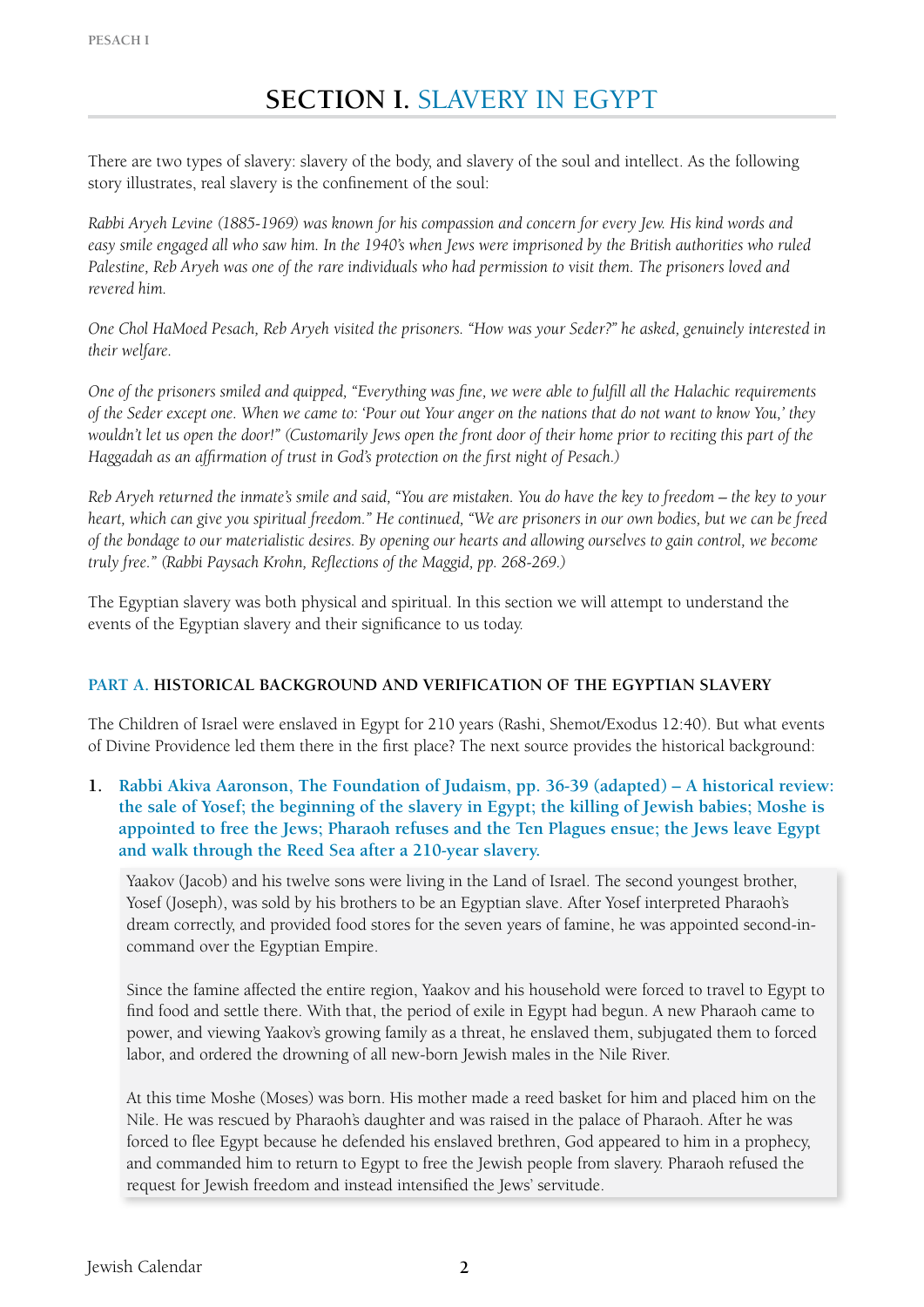Through Moshe, God brought about the Ten Plagues in Egypt, which revealed His existence and control over all Creation. The final plague was the killing of the first-born Egyptians. The Jews – now numbering approximately 2.5 million walked out to freedom on the morning of the 15<sup>th</sup> of Nissan in the year 2448, just over 3,300 years ago, after 210 years of slavery. God miraculously split the Reed Sea for the Jews, saving them from the pursuing Egyptians, who were drowned. Six weeks later, the Jews reached Mount Sinai, where God gave the Ten Commandments and Moshe received the Written and Oral Torah.

Secular sources confirm the events of the Egyptian exile:

## **2. Rabbi Lawrence Keleman, Permission to Receive, pp. 98-100 – The very fact that the Jewish people recorded their unflattering history of slavery and oppression is further evidence that it actually happened.**

The historian J. W. Jack echoes the sentiments of many scholars in his statement that "it is far from likely that any nation would have placed in the forefront of its records an experience of hardship and slavery in a foreign country, unless this had been a real and vital part of its national life." Indeed, putting aside the question of Jewish origins for a moment, it is difficult to name any people who has cherished a *fictional* enslavement as part of its religious or political mythology. (The Pharaohs did not even record *real* events that reflected poorly on their military prowess or international profile.)

Today, archeological research is slowly but surely discovering the events of the Exodus in the depths of the earth. Thanks to papyri, artifacts, and remains, events are coming to life for archeologists and historians.

## **3. Ibid., pp. 101-105 – Secular historians and archeologists provide external archeological evidence for the Egyptian enslavement and the Ten Plagues.**

Dr. Kenneth Kitchen is the translator of the Louvre Leather Roll (or LLR), an Egyptian notepad dated to the period of the Israelite enslavement … The LLR relates how "gangs of workmen were led by two foremen appointed from their own people," just as the Hebrew slaves reported directly to Hebrew supervisors who in turn had Egyptian bosses (Shemot 5:14). The LLR indicates that each worker had to manufacture a quota of bricks per day (2,000), a concept expressed in Shemot 5:6-19. Finally, the LLR states that slaves could petition time off to observe religious festivals, making Moshe's request in Shemot 5:3 seem reasonable …

Historian William Allbright renders this summary of the enslavement evidence: "We must content ourselves here with the assurance that there is no longer any room for the still dominant attitude of hypercriticism toward the early historical traditions of Israel." John Bright concurs, "The tradition of Israelite bondage in Egypt is unimpeachable"…

Dr. Donald Redford, Professor of Near Eastern Studies at the University of Toronto, tells us of … a "snippet of a preserved diary … [which] records the events leading up to the fall of Avaris," Avaris being the Egyptian capital city close to Biblical Goshen [see Shemot 8:18]. The diary's author complained that "darkness covered the western heavens … and for a period of days no light shone." Redford confesses that "the striking resemblance between this catastrophic storm and some of the traditional plagues [i.e. the plague of darkness] seems more than fortuitous."

In the Egyptian collection of the Museum of Leyden, Holland, there is an early Egyptian papyrus that was translated into English by the Egyptologist Alan Gardiner and given the title *Admonitions of an Egyptian Sage*. The papyrus describes a condition of desolation and destruction and, in Gardiner's opinion, this is an account of the destruction that befell the Early Egyptian Kingdom. Examples are summarized below: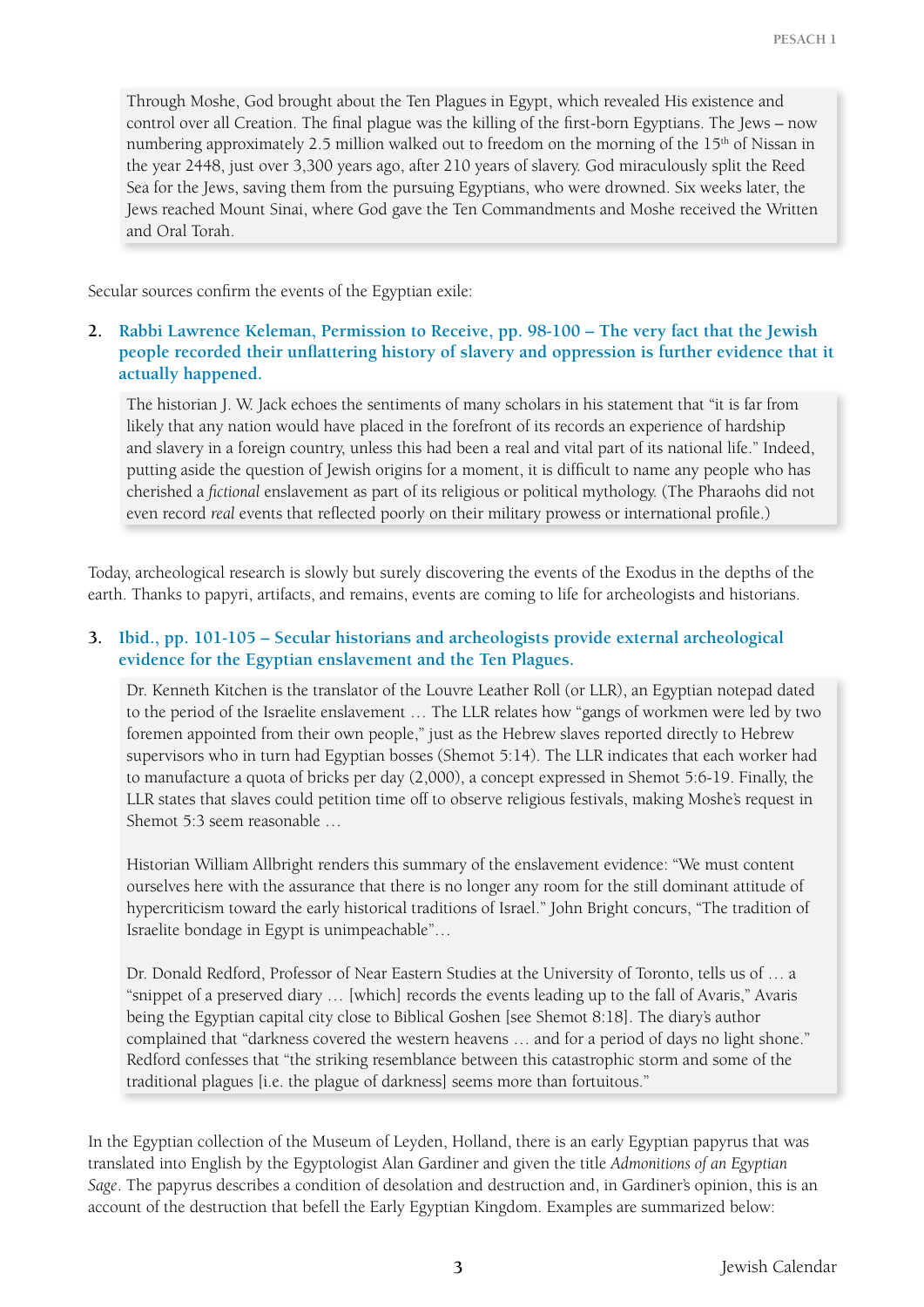| 4. | Yehoshua Etzion, The Lost Tanach - Archeological discoveries provide external verification of<br>the Ten Plagues.           |  |                                                                                                                                                                                                                                                                                                                           |  |  |  |
|----|-----------------------------------------------------------------------------------------------------------------------------|--|---------------------------------------------------------------------------------------------------------------------------------------------------------------------------------------------------------------------------------------------------------------------------------------------------------------------------|--|--|--|
|    | Admonitions of an Egyptian Sage, c. 1,300 BCE,<br>Museum of Leyden, Holland.                                                |  | Sefer Shemot                                                                                                                                                                                                                                                                                                              |  |  |  |
|    | Plagues throughout the land, blood everywhere<br>(p. 2, lines 5-6).                                                         |  | וַיָרֶם בַּמַטֶּה וַיֵּהָפְכוּ כָּל-הַמַיִם אֲשֶׁר-בַּיִאֹר לְדָם.<br>Moshe held the staff aloft  and all the<br>water that was in the River turned to blood<br>(Shemot 7:20).                                                                                                                                            |  |  |  |
|    | The river is blood, men thirst for water $\dots$ (p. 2,<br>line 10).                                                        |  | ולא יַכְלוּ מְצְרַיִם לְשִׁתּוֹת מַיִם מִן הַיִאר<br>Egypt could not drink water from the River<br>(ibid. 7:21).                                                                                                                                                                                                          |  |  |  |
|    | All the beasts cry in their hearts, the cattle low (p.<br>5, line 5).                                                       |  | הִנֵּה יַד ה' הוֹיָה בְּמִקְנְךָ אֲשֶׁר בַּשֶּׂדֶה  דֶבֶר כָּבֵד מְאֹד.<br>The hand of God is on your livestock that are<br>in the field  a very severe epidemic (ibid.<br>$9:3$ ).                                                                                                                                       |  |  |  |
|    | Verily, everything is ruined that yesterday was yet<br>seen; the land is left as after the flax harvest (p. 5,<br>line 12). |  | נְטֶה יַדְךָ עַל אֱרֶץ מְצְרַיִם בַּאַרְבֵּה  וְלֹא נוֹתַר כַּל יֵרֵק<br>בְּעֵץ וּבְעֵשֶׂב הַשָּׂדֶה בִּכָל אֶרֶץ מִצְרָיִם.<br>Stretch out your hand over the Land of<br>Egypt for the locust swarm  No greenery<br>remained on the trees or the grass of the field<br>in the entire land of Egypt (ibid. 10:12-15).     |  |  |  |
|    | The prisons were destroyed [and slaves let free];<br>there was a great outcry in Egypt  (p. 12, line<br>12).                |  | וַיִּהִי בַּחֲצִי הַלַּיְלָה וַיִּהוָה הִכָּה כָל בְּכוֹר  וַתְּהִי צָעָקָה<br>גִדֹלַה בִּמְצְרָיִם  וַיֹּאמֶר קוּמוּ צְאוּ מִתּוֹךְ עַמְי<br>It was at midnight that God smote every<br>firstborn  and there was a great outcry in<br>Egypt  [Pharaoh] said "Rise up, go out<br>from among my people!" (ibid. 12:29-31). |  |  |  |

#### **Part B. The Reasons for the Slavery in Egypt**

In the previous section we discussed *what* caused the Egyptian exile: a famine in the Land of Israel brought about by Divine Providence. But this requires more explanation – *why* were the Jews sent into exile in the first place? What purpose did the 210-year exile serve?

In this part we will discuss three reasons:

- 1. To strengthen the Jews' trust in God (sources 1 to 4)
- 2. To develop a close relationship with God (sources 5 to 7)
- 3. To show the Jews the consequences of an over-zealous pursuit of materialism (source 8)

To understand the first reason, we will examine the following incident in the life of Avraham (Abraham):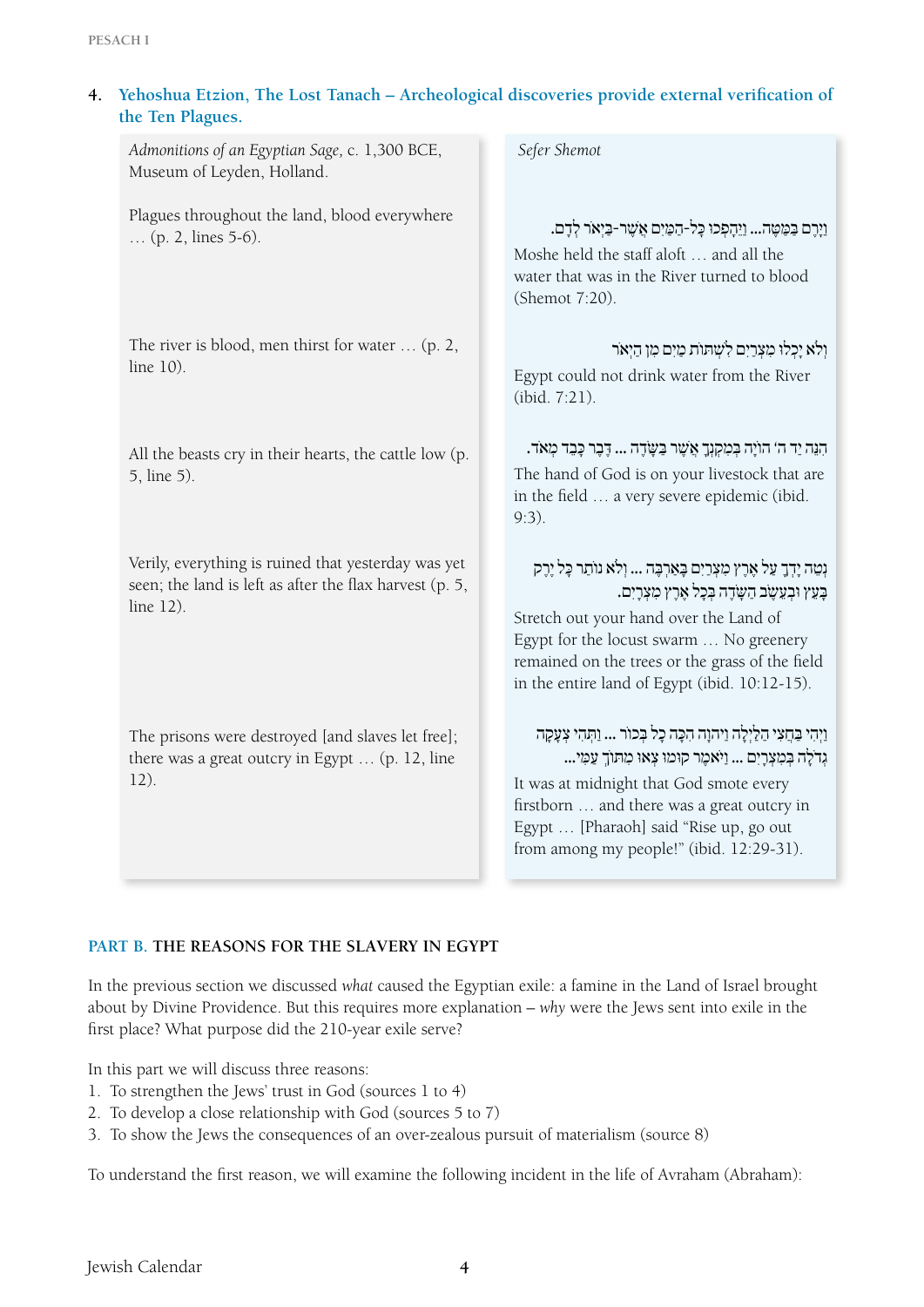## **1. Bereishit (Genesis) 15:7-8; Talmud Bavli (Babylonian Talmud), Nedarim; Rashi ibid. – One of the reasons for the enslavement in Egypt was because Avraham doubted God's credibility in fulfilling His promise.**

Bereishit 15:7-8 He said to him [Avraham]: "I am God Who brought you out of Ur Kasdim to give you this land to inherit it."

He said, "My Lord, how will I know that I will inherit it?"

Nedarim 32a Rabbi Abahu said in the name of Rabbi Eliezer, "Why was Avraham punished by having his descendants enslaved for 210 years in Egypt?"

Shmuel answered, "Because Avraham doubted God's [credibility in fulfilling His promise – Rashi]. This is reflected in the verse: 'How will I know that I will inherit the Land?'" (Bereishit 15:8)

#### **בראשית טו:ז, ח**

וַ יִאמֶר אֶלֵיו אֵנִי יִהוַה אֵשֶׁר הוֹצֵאתִיךָ מֵאוּר כַּשְׂדִּים לַתֵּת לְךָ אֶת הָאָרֶץ הַזֹּאת לְרָשָׁתַּהּ.

וַ יּ ֹאמַ ר אֲ דֹנָ י יְ הוִ ה בַּ מָּ ה אֵ דַ ע כִּ י אִ ירָ שׁ ֶ נָּ ה.

#### **נדרים לב.**

אמר רבי אבהו אמר רבי אלעזר: מפני מה נענש אברהם אבינו ונשתעבדו בניו למצרים מאתים ועשר שנים? ... שמואל אמר: מפני שהפריז על מדותיו של הקב"ה, שנאמר: במה אדע כי אירשנה ]בראשית טו[.

**רש"י** 

שהפריז על מדותיו - שהגדיל לישאל על מדותיו של הקב"ה שאמר במה אדע.

# **2. Maharal, Gevuros Hashem, Ch. 9, p. 55 – Avraham lacked perfect faith in God; the purpose of the Egyptian exile was to correct this deficiency in his descendants.**

God placed Avraham's descendants in exile because he was lacking in his belief and trust in Him. God therefore placed his descendants in exile, in order that they would correct this mistake and *fully* trust in Him. They would also see the power of God's deeds for those whom He loves, as well as the awesome power He showed to the Egyptians through the plagues …

השם יתברך הביא את זרע אברהם בגלות, מפני שלא היה אברהם מתחזק כל כך באמונה, לכך הביא השם יתברך זרעו בגלות כדי שיקנו האמונה, וידעו כח מעשיו שהוא עושה לאוהביו וגבורותיו אשר עושה לאויביו, כמו שעשה למצרים מן מכות הגדולות והנוראות, והטובה שעשה לאוהביו...

The Patriarchs and Matriarchs were to be the foundation of the Jewish people; therefore it was crucial that even the most miniscule personal flaws be rectified, since even a small defect in the foundation can compromise the integrity of the entire structure (Rabbi Mordechai Becher, Gateway to Judaism, p. 190). In the next source, we see an analogy describing how the nation was purified of these negative traits.

**3. Devarim (Deuteronomy) 4:20, Rashi ibid., Rabbi Yaakov Tzvi Mecklenburg, HaK'sav V'HaKabbalah – The harsh tribulations of the Egyptian exile, which was compared to an "iron furnace," served to purify the nation of any flaws left over from the Patriarchal era.**

But God has taken you and withdrawn you from the iron crucible, from Egypt, to be a nation of heritage for Him, as this very day.

**דברים פרק ד פסוק כ**  וְ וְאֶתְכֶם לַקַח יְהוַה וַיוֹצָא אֶתְכֶם מִכּוּר הַבַּרְזֶל מִמְצְרָיִם לְהִיוֹת לוֹ לְעֵם נַחֲלָה כֵּיוֹם הַזֶּה.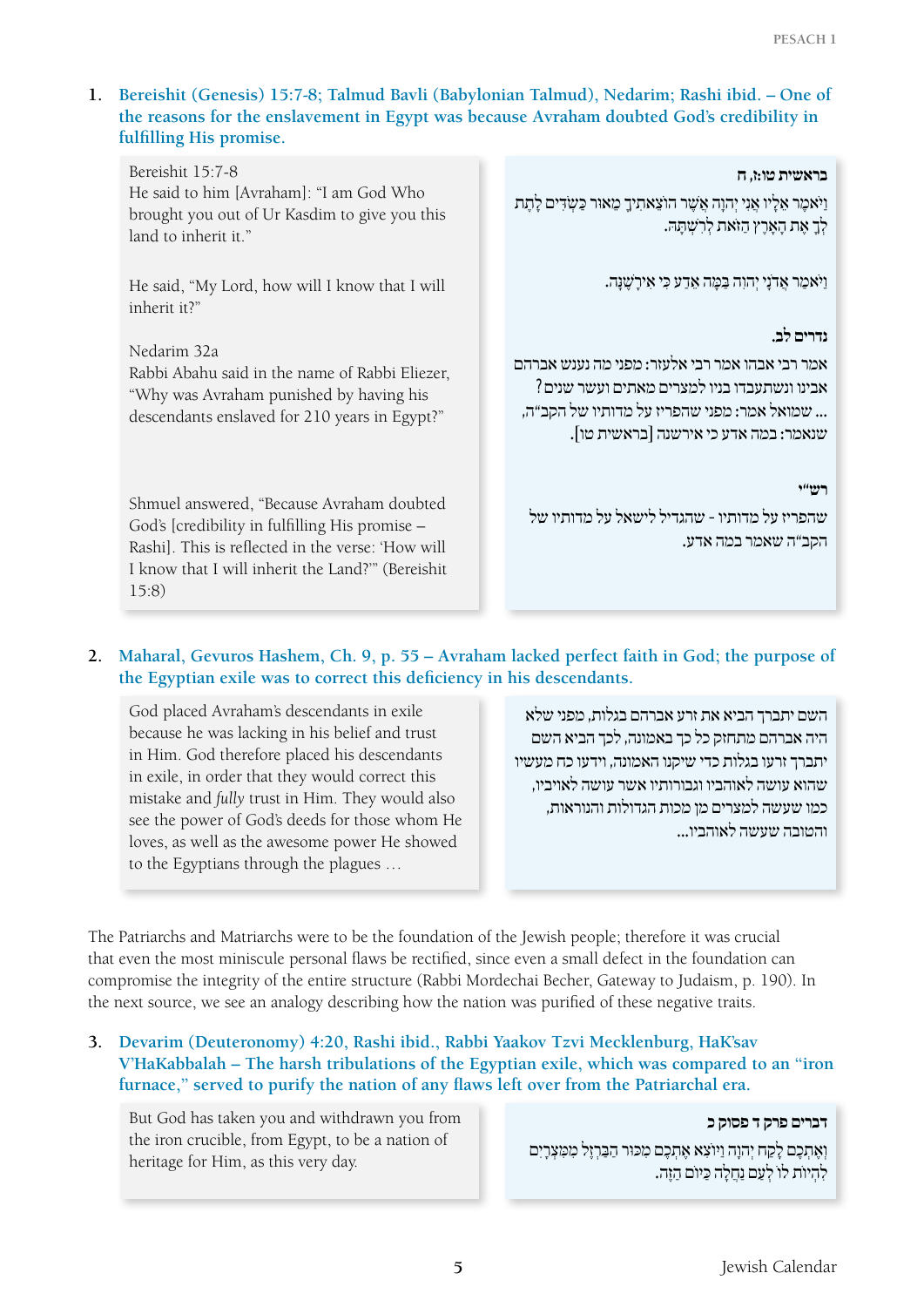#### Rashi: "The iron crucible" – this is a vessel for purifying gold.

# HaK'sav V'HaKabbalah:

[Egypt is compared to an iron crucible] because God's true purpose behind the Egyptian slavery was to purify the Jewish people [of their baser characteristics], just as gold is purified in a crucible. He wanted to remove the base metals so that only pure gold would remain. To this end, many of those Jews who were unworthy died in the plague of darkness, and only those who remained were chosen to receive the Torah.

**ריפלי פיטרו** 

)כ( מכור - הוא כלי שמזקקים בו את הזהב:

#### **הכתב והקבלה שם**

)כ( מכור הברזל. כור הוא כלי שמזקקין כו את הזהב )רש״י(. כי זה היה התכלית האמתי המכוון ממנו יתברך לשעבדם במצרים, לצרפם כזהב בכור שיתפרדו הסיגים וישאר זהב טהור לבד, חלאת הפושעים מתו בימי החשך, ורק הנשארים נבחרו לקבלת התורה...

In the next source we see that during the purification process four-fifths of the Jewish people did not leave Egypt.

## **4. Shemot 13:18, Rashi ibid. – Four-fifths of the Jewish people died in the plague of darkness.**

The Children of Israel were armed when they went up from Egypt.

Rashi:

[*Chamushim* (armed) can be understood as being derived from *chamishah* (five). Taken in this sense, the verse means that] only one out of five Israelites departed from Egypt, and the other four-fifths died in Egypt during the three days of darkness [as Rashi comments on Shemot 10:22].

... וחמשים עלוּ בִנִי יִשְׂרֹאל מֵארץ מִצְרִים.

**רעי״** 

... חמושים אחד מחמשה יצאו, וארבעה חלקים מתו בשלשת ימי אפילה:

For those who *did* leave Egypt, the miraculous redemption awakened their faith in God, thus correcting Avraham's imperfect faith (Rabbi Chaim Friedlander, Sifsei Chaim, Vol. II, pp. 282-4).

Apart from rectifying Avraham's lack of trust in God, the fledging nation had to undergo experiences that would build their relationship with God, as the next three sources show:

## **5. Sfas Emes, Shemot, Parshat Va'eira, 5634 – The purpose of the Egyptian exile was to demonstrate our total dependence on God.**

The purpose of the Exodus from Egypt was that we should know that God brought us out from there … For when a person forgets this and grows proud, saying, "My strength and abilities created all this success for me" (Devarim 8:17) he must be brought to a state of helplessness to show him that everything is from God.

הרצון בגאולת מצרים הוא שידע כי השי"ת הוציאנו משם... לפי שכשאדם שוכח ומתגאה לומר כחי ועוצם ידי עשה לי וכו' אז צריכין להביאו במיצר ושיראה כי הכל מהשי"ת,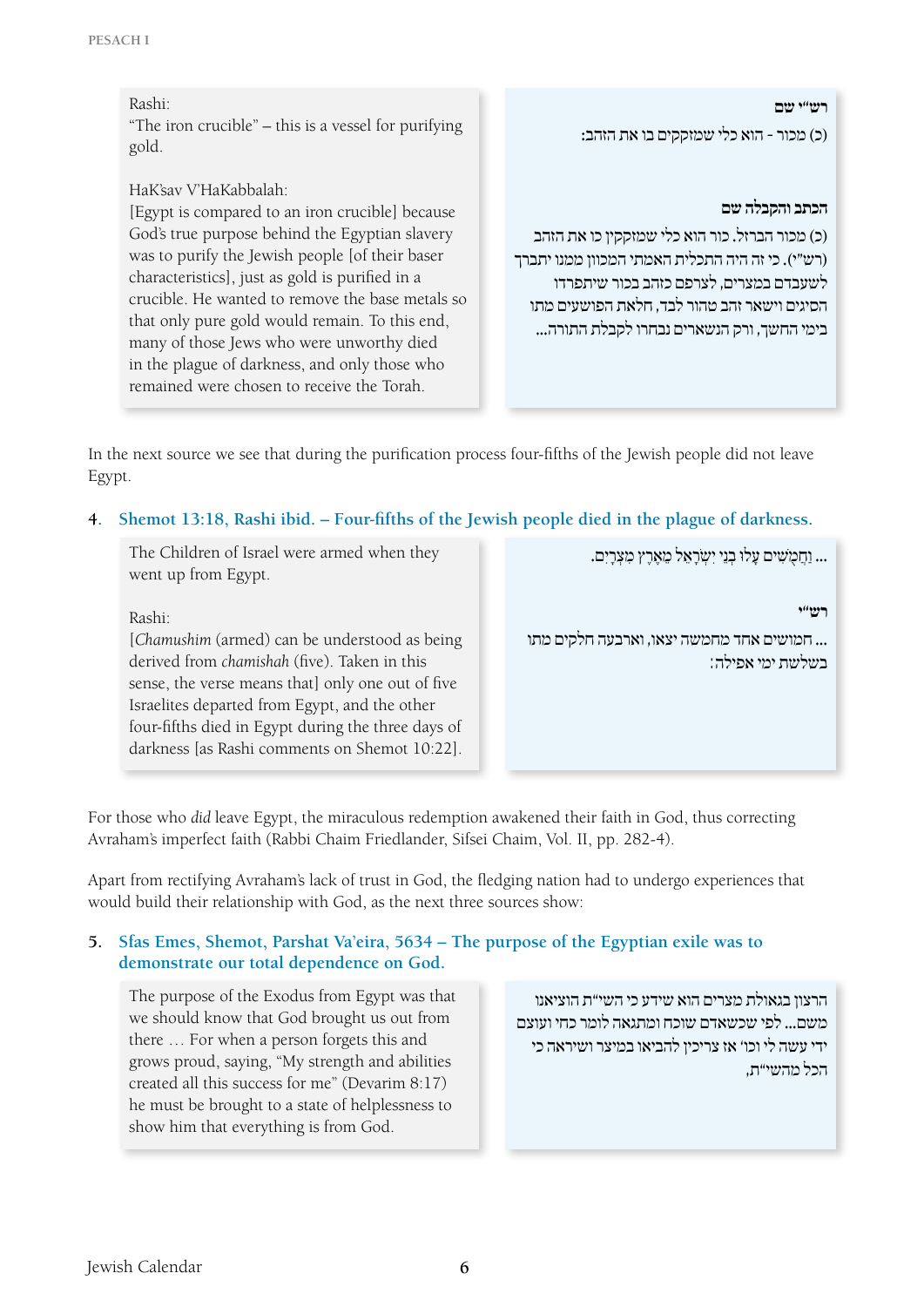# **6. Ibid. Parshat Bo, 5649 – The exile showed that God alters world history so that the destiny of the Jewish people can be fulfilled.**

The entire exile was to show clearly that God changes the world for the sake of Israel.

אך כל הגלות היתה לברר שהקב"ה משנה עולמו בשביל בני ישראל...

# **7. Rabbi Eliyahu Dessler, Michtav M'Eliyahu, Vol. I, p. 158 – The slavery brought about a yearning for God and spirituality. The experience of darkness and evil served as a motivator for the Jewish people to strive for meaning and spirituality.**

Every time that there is a need to give a righteous person the possibility of rising to a very high level, he is thrown into the worst environment so that he should learn that evil is futile, and thus strive to reach the highest limits …

Similarly, when Israel needed to prepare to accept the Torah, God did not send them to the Heavenly Yeshivah from where Moshe took the Torah, but the opposite: He sent them into bondage in Egypt, to be slaves to people who had sunk to the forty-ninth level of impurity [the most depraved and Godless level of physical existence].

This slavery brought them to a state where "they cried out to God [to return to Him]" (Shemot 2:23). This return to God [*teshuvah*], which began in the polar extreme [of physical enslavement and frustration], was the cause of their astonishing ascent to the spiritual level of receiving the Torah [which is compared with the forty-ninth level of spiritual purity].

בכל פעם שהיה צורך לתת לצדיק אפשרות להתעלות למדרגה עליונה מאד, נזרק אל סביביות השפלים היותר גרועים למען, ילמד מהם את פחיתות הרע ויתאמץ עד מרום קיצו...

גם ישראל כשהוצרכו להכנה אל קבלת התורה, לא שלח אותם הקב"ה לישיבה של מעלה אשר משם לקח משה רבינו ע"ה את התורה, אלא אדרבא לתוך שיעבוד מצרים להיות עבדים של בעלי מ"ט שערי טומאה,

ושיעבוד זה הביאם לידי "ויזעקו אל ה'' אז תשובה זו שהתחילה מן ההיפך היא שגרמה להם לעלות עד מדריגת קבלת התורה.

Another reason for the slavery was that the Jewish people had an excessively strong desire for money, as shown by the next source:

# **8. Tosefot Shalem, Shemot, Va'eira, p. 22 – The physical labor was voluntary at first, but as a consequence of their over-zealous pursuit of materialism the Jews were enslaved.**

At the outset, the Jews were offered payment for every brick that they made, but because of their desire for money they did more than necessary. After this, the Egyptians forced them to continue making bricks [at the same rate as when they were being paid].

בתחילה הבטיח שכר על כל לבנה, ומפני חימוד ממון באו לעשות יותר מדאי, ואחר כך כפה אותם לעשות.

An additional lesson is derived from the enslavement. Some commentaries explain that the hardships in Egypt were a training ground for our future. They taught us how to be compassionate and considerate of workers and the downtrodden because we were slaves. The Torah conveys this idea very clearly: "Do not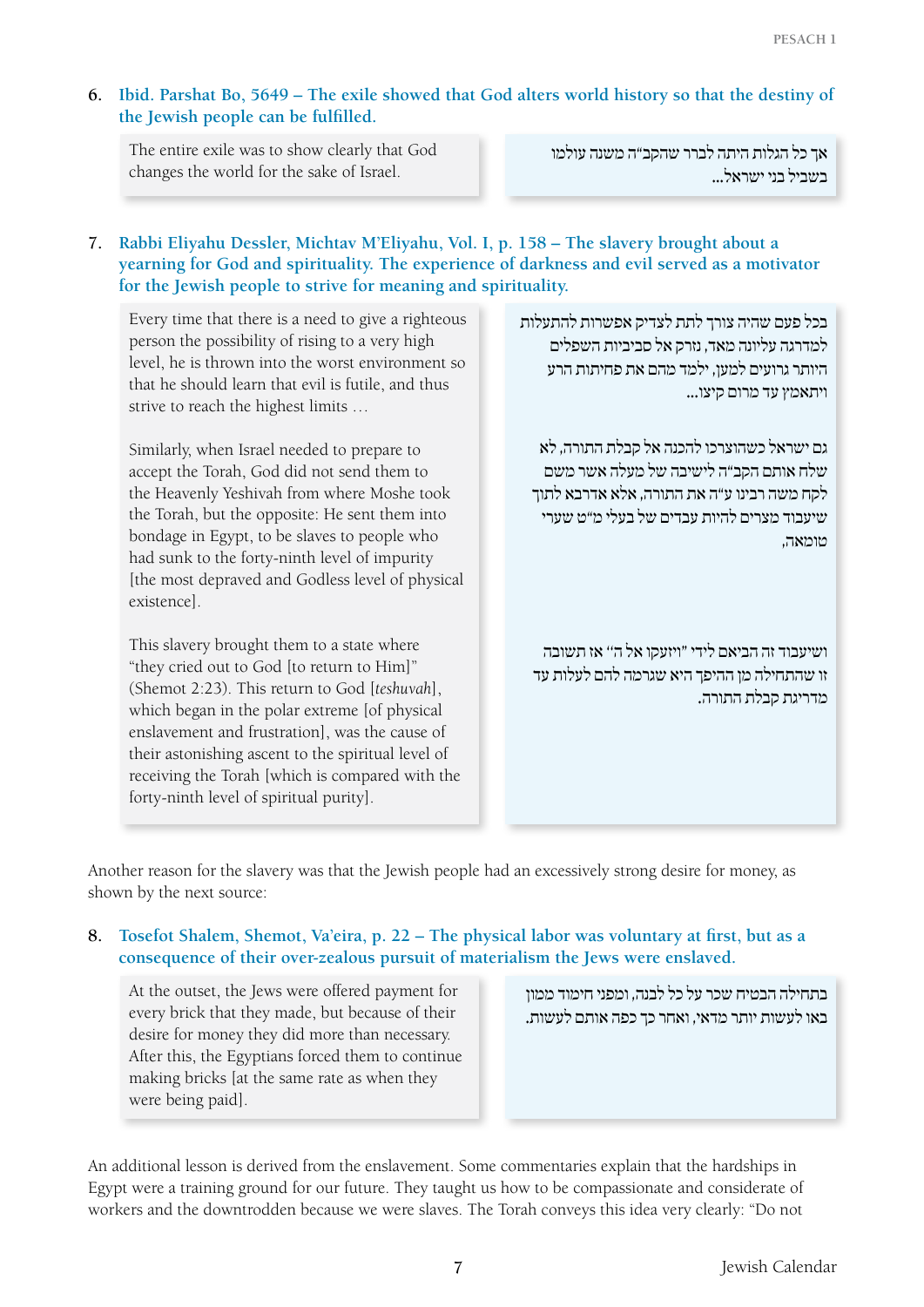oppress a stranger. You know the feelings of a stranger, for you were strangers in the land of Egypt" [Shemot 23:9, see also Vayikra/Leviticus 19:34] (Rabbi Mordechai Becher, Gateway to Judaism, p. 190).

#### **Part C. Physical and Spiritual Slavery**

In the previous section we discussed the historical background and reasons for the Egyptian slavery. Based on this, one might think that slavery is a thing of the past. However, Egypt and the Promised Land are not just pieces of geography, but states of mind. In other words, spiritual slavery is just as real as physical slavery.

## **1. Rabbi Eliyahu Dessler, Michtav M'Eliyahu, Vol. II, pp. 17-18 – Spiritual slavery to our lower, self-destructive aspects (the** *yetzer hara***) is the root cause for our physical slavery.**

Everything has an inner aspect to it … The exile in Egypt appears to a normal person as if it was a physical slavery. But a spiritually-oriented person sees that it was a slavery of the soul, and that this was the real cause for physical slavery. In short, we were slaves to the *yetzer hara* …

The Torah calls Egypt *Mitzrayim*, from the root *meitzar*, which means "constriction" and "distress." It also signifies "boundary."

The title of Egyptian kings – *Pharaoh* in Hebrew – is also significant. Its root meaning is "to lay open or untie," implying that the goal of Egyptian impurity was to break down the defenses of one's personality and lay it wide open to the inroads of the *yetzer hara*.

הנה כל ענין וכל דבר יש לו תוכן פנימי... ענין הגלות נראה לאדם החיצוני בעיקר כגלות הגוף, אבל האדם הרוחני הפנימי רואה שהגלות הגופנית היא רק המסובב, ואת הסיבה האמיתית רואה בגלות הנפש, פירוש היותה תחת ממשלת היצר הרע...

השם 'מצרים' נגזר מהשורש 'מצר' ומבונו: דחוק )כמו "מן המצר קראתי כו'"(, וגם: גבול...

מלכה של מצרים – פרעה ... ופירש"י ]שמות לב:כה[ ז"ל "פרוע – מגולה" ... הרי שבחינת הנהגת הטומאה שבמצרים היא פתיחת הגבול ליצר שיוכל ליכנס ולהתפשט כאוות רצונו.

Spiritual slavery to the *yetzer hara* did not only occur in Egypt, but still occurs today:

## **2. Rabbi Stephen Baars, The Haggadah Experience, aish.com – Slavery is alive and well in the 21st century – it just looks different to how it did in Egypt.**

Slavery takes many forms; not all shackles are made of iron. Once slavery becomes a way of life, the slave may even become unaware of his own servitude. Passover … assists each Jew in unearthing his own "slavery."

Making poor choices and becoming dependent on desires is another form of slavery. A heroin addict or even a smoker is often a slave to his body's desires. Materialism, too, may be addictive. Many forces pull on a person's body and cloud the desires of the soul. If a person loses sight of what is truly meaningful, he no longer experiences true freedom. "Desire" enslaves as much as any drug.

We like to think of Western society as free because people have the "freedom" to find their own fulfillment. In practice, however, few find their meaningful path of purposeful living. This indicates that slavery, in one form or another is alive and well in the  $21<sup>st</sup>$  century.

Not only is the individual subjugated to the wiles of the *yetzer hara*, but also the whole generation may be subject to a collective slavery, as the next source describes: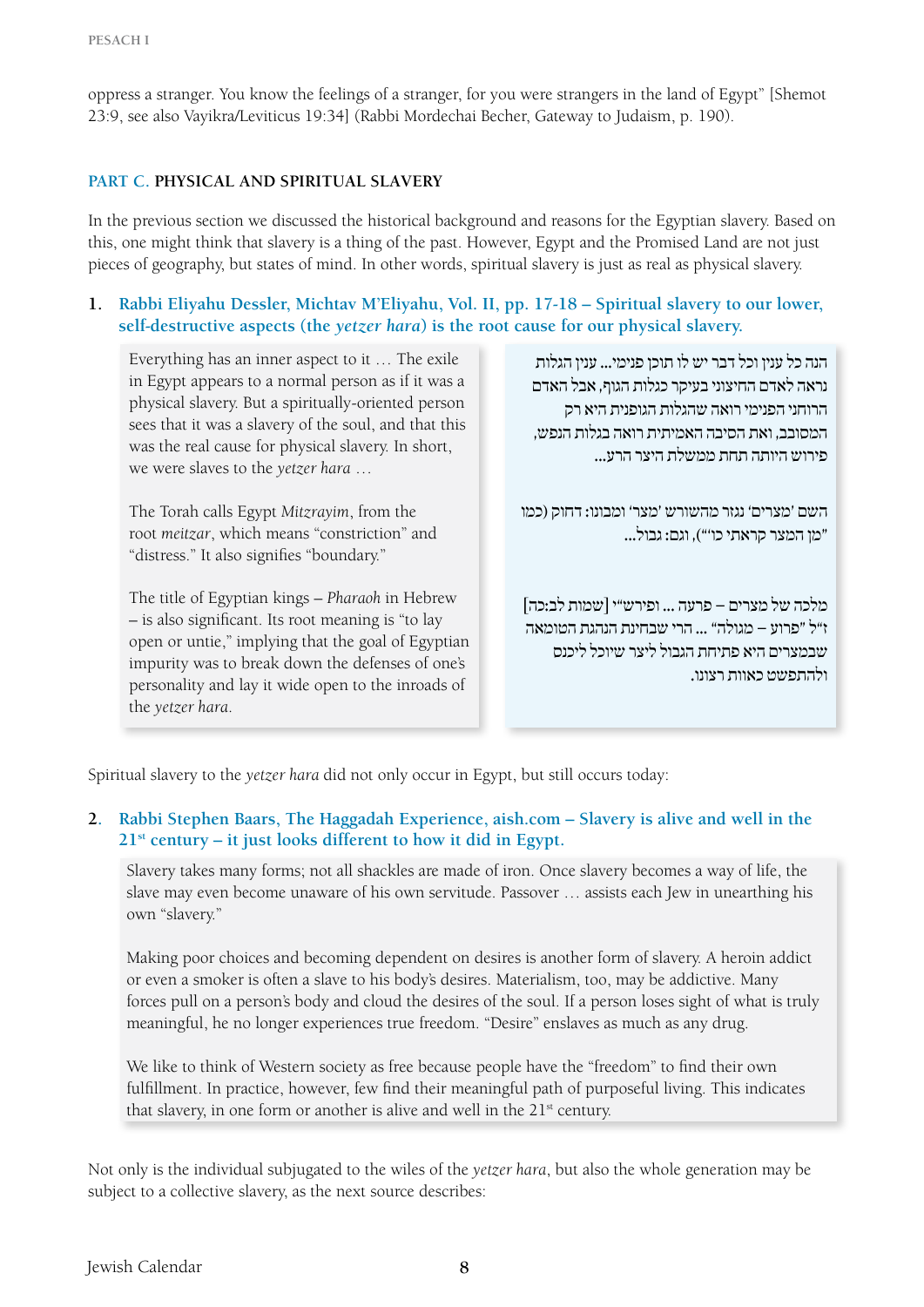## **3. Rabbi Nosson Scherman, The Family Haggadah, Introduction – Every generation has its own unique form of slavery, and every generation must find new spiritual means to free itself.**

Every era has its Egypt, its own brand of slavery and temptation that inhibits the development of the individual and the group. And therefore every year the *Seder* reminds us that "this night is different from all other nights": different from other nights of the year, but also different from every Seder Night that has preceded it in history, for every era has its own Egypt.

The enslavement of a generation may take the guise of political or economic enslavement. Or it may take the form of cultural and ideological enslavement. Realizing that "every era has its own Egypt" makes it easier to understand the obligation to see oneself and one's generation as having personally left Egypt:

# **4. Maharal, Gevuros Hashem, Ch. 61, p. 273 – Every generation and every individual must see himself as having personally left Egypt.**

The Pesach Haggadah states, "In each and every generation a person is obligated to see himself as if he personally left Egypt." In other words, *every*  person must see himself as having left Egypt … This is hinted to by the verse, "And you must tell your child on that day, saying 'It is because of what God did for *me* when I left Egypt'" (Shemot 13:8). The verse does not say, "what God did for *us,*" but rather "for *me*," as if you, too, left Egypt.

"בכל דור ודור חייב אדם לראות את עצמו ]כאילו הוא יצא ממצרים[", פי' שכל אדם חייב שיראה עצמו כאלו יצא ממצרים ... ולכך מייתי קרא "]והגדת לבנך ביום ההוא לאמר[ בעבור זה עשה לי ]בצאתי ממצרים[" ]שמות יג:ח[ ולא כתיב "לנו" כאלו הוא היה היוצא...

On a deeper level, every Jewish person alive today is a part of the entity called the Jewish people. And since the entire Jewish people left Egypt together, one can say that we were all there together, and that we all personally left Egypt (Rabbi Reuven Leuchter, Jerusalem, written correspondence).

# **Key Themes of Section I:**

- [ **From a historical point of view, the Egyptian exile began when a Divinely ordained famine forced Yaakov and his family to descend to Egypt. Archeological research confirms the details of the Torah's narratives of the 210-year bondage in Egypt.**
- $\sim$  The purpose of the slavery and exile was multifold. The exile cleansed the Jewish people of **national character flaws and established their trust in God. It also demonstrated that God alters history for the sake of the Jewish people. These lessons can motivate us to strive for meaning and spirituality in our lives. Being slaves has developed our national consciousness to have compassion for others in order to fulfill God's mission. Finally, the slavery was also a consequence of over-involvement with materialism.**
- [ **Although the slavery in Egypt is a historical fact of physical and spiritual bondage, the message of Pesach teaches us that slavery is alive and well in every generation. Slavery does not just mean being ordered around by a guard with a whip; even life led in political freedom can contain elements of slavery. Being unable to fulfill one's potential because one is subject to the selfdestructiveness of the yetzer hara is a form of slavery. The compulsion to endlessly chase money, status, or physical satisfaction as ends in themselves are all forms of slavery.**
- [ **The spiritual opportunity of Pesach is to be able to identify what form of "Egypt" one is subject to, and to begin the process of setting oneself free.**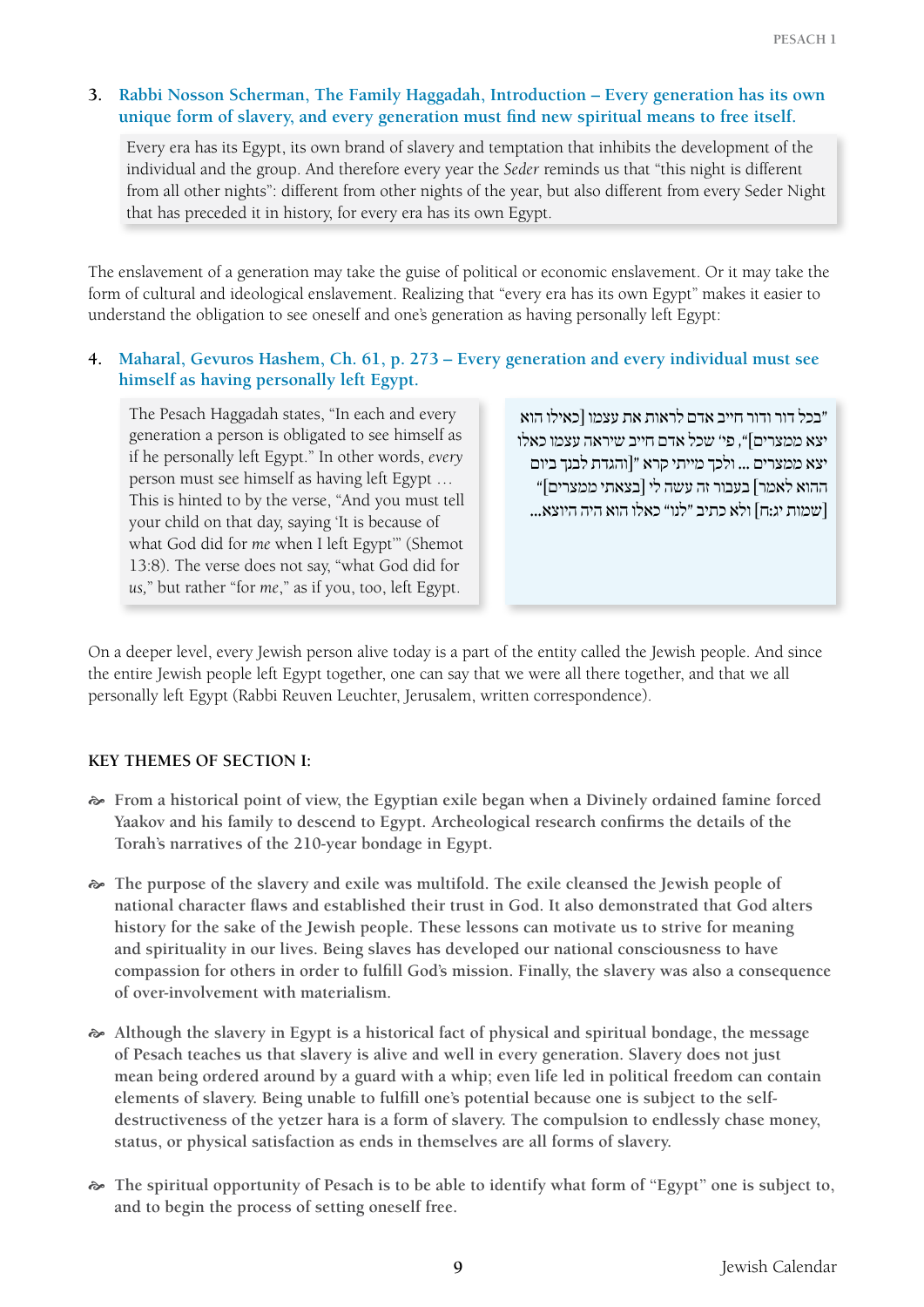# **SECTION II. PESACH MIRACLES AND THEIR LESSONS**

Even under the most degrading 210-year slavery, the Jewish people maintained their identity and basic moral values (Mechilta, Shemot 12:6). Out of the refining furnace of Egypt, this small desert family had grown to a populous nation (Shemot 1:7), and they emerged refined and ready to become the torchbearers of God and the recipients of His Torah (Devarim 4:20).

The celebration of these events is what the holiday of Pesach is all about. The first day of Pesach (15th of Nissan) corresponds to the day on which the Jews walked out of Egypt into the Sinai Desert. The last day of Pesach (21st of Nissan) corresponds to the day on which the Jewish people walked through the Reed Sea.

**1. Vayikra 23:6-8 – On the first and last days of Pesach** *melachah* **(work) is prohibited and we sanctify the day with prayer and Kiddush, and enjoy the festival by eating special meals.**

And on the fifteenth day of this month [Nissan] is the Festival of Matzot to God. For seven days you must eat matzot. On the first day you shall have a holy festival; you may do no work. And you shall bring a sacrifice for God for seven days. On the seventh day is a holy festival; you may do no work.

וּ בַחֲמִשָּׁה עַשָׂר יוֹם לִחֹדֶשׁ הַזֶּה חַג הַמַּצּוֹת לְה'; שַׁבְעַת ימִים מַצּוֹת תִּאכִלוּ: בִּיוֹם הִרְאְשׁוֹן מִקְרֹא קֹדֶשׁ יְהִיה לְכֶם; כִּל מֵלָאכֶת עַבֹדָה לֹא תִעְשׂוּ: וְהִקְרִבְתֶּם אִשֶּׁה לֹהִ' שִׁבְעַת יַמְים; בַּיּוֹם הַשָּׁבְיעִי מִקְרַא קֹדֶשׁ כָּל מְלֵאכֶת עֲבֹדָה לֹא תַעֲשׂוּ.

The intermediate days between the first and last days of Pesach are also part of the festival, but with fewer restrictions. These days, known as *Chol HaMoed*, "the weekdays of the festival," are a time to study Torah (Mishnah Berurah 530:2), to relax with family, visit friends, and have a joyful vacation infused with the spirit of Pesach (Rabbi Mordechai Becher, Gateway to Judaism, p. 193).

# **Part A. The Miracles of the Exodus**

The freedom of the Jewish people from Egyptian slavery was preceded by the Ten Plagues. The purpose of the plagues was not merely to break down the cruel and immoral Egyptian empire. Had God so desired, He could have destroyed all of Egypt with one devastating plague. Rather, His purpose was to demonstrate methodically to the Egyptians and to the Israelites that He is the Almighty Master of the Universe.

## **1. Maharal, Gevuros Hashem, Ch. 57, p. 254 – The plagues were in ascending order of severity, but had Pharaoh agreed to free the Israelites the plagues would have ceased.**

Each plague would increase in severity, such that a harsh plague would not be followed by a lighter one. Therefore, the plagues ascended in severity from lowest to highest.

תמיד המכה שהיא מלמעלה יותר קשה, ואין להביא מכה קשה ואח"כ שאינה קשה כל כך, ולפיכך היו עולים מלמטה למעלה.

# **2. Shemot 7:17, Malbim ibid. – The first set of three plagues demonstrated the existence of God – in response to Pharaoh's denial of God.**

[God told Moshe to say to Pharaoh:] "So says God, 'Through this shall you know that I am God. Behold, with the staff that is in my hand I shall strike the waters that are in the River, and they shall change to blood.'"

כּה אַמַר ה' בְּזֹאת תֵּדַע כִּי אֲנִי ה' הִנֵּה אַנֹכִי מַכֵּה בַּמַּטֵּה אֲ שׁ ֶ ר בְּ יָ דִ י עַ ל הַ מַּ יִ ם אֲ שׁ ֶ ר בַּ יְ אֹר וְ נֶ הֶ פְ כוּ לְ דָ ם.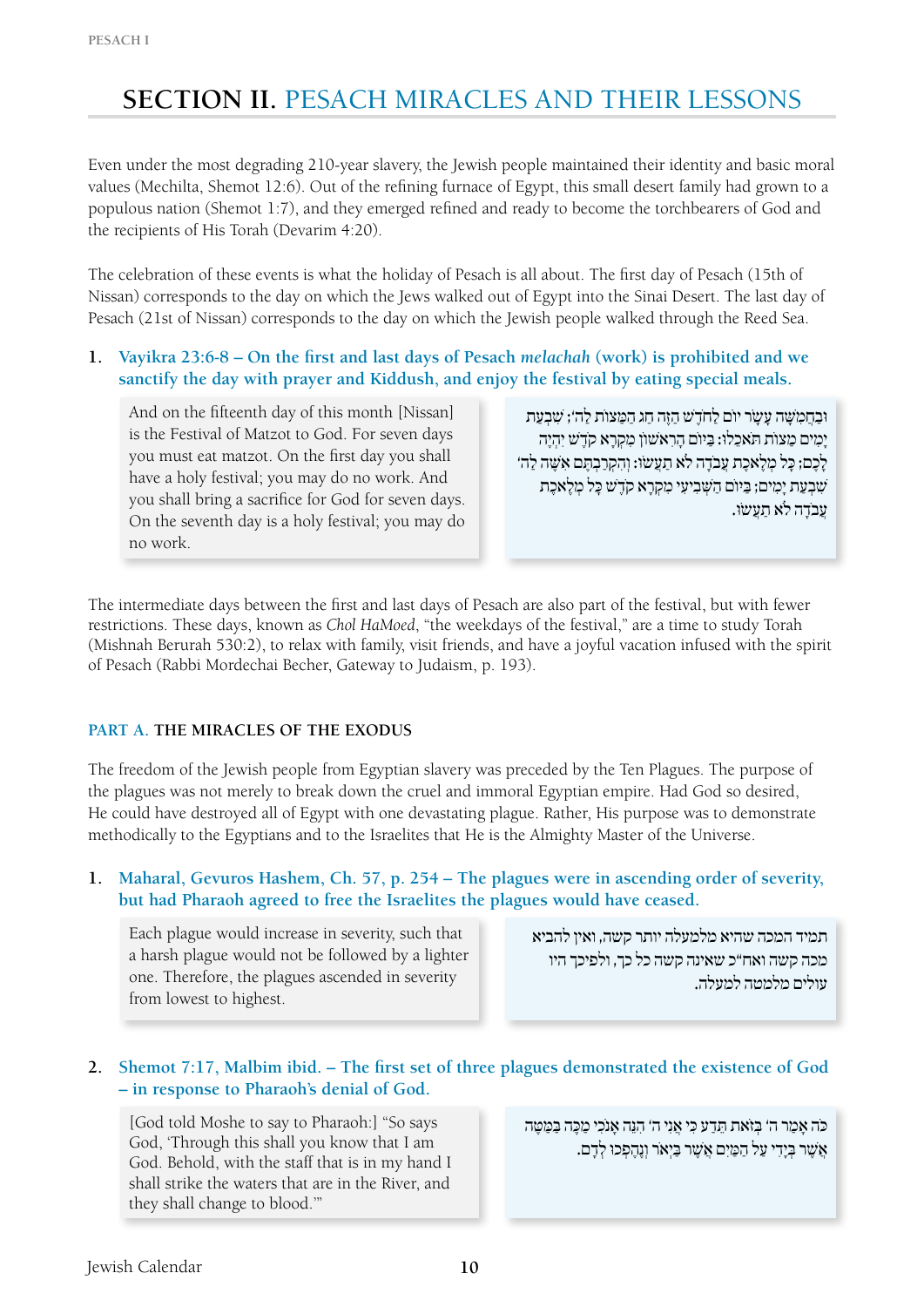#### Malbim:

The first set of three plagues [blood, frogs, and lice] was to demonstrate the reality and existence of God [alluded to in the verse: "Know that I am God"]. This was due to the fact that Pharaoh denied God's existence when he said, "Who is God, that I should listen to His voice?" (Shemot 5:2)

**מלבי"ם**

הסדר הראשון בא לברר מציות ה' שפרעה כחש בו ויאמר לא הוא כמ"ש מי ה' אשר אשמע בקולו...

# **3. Ibid. 8:18, with Malbim – The second set of plagues demonstrated God's Providence and control of all the world's details – in response to Pharaoh's claim that even if God exists He has no authority over the world.**

And on that day I shall set apart the land of Goshen upon which My people stands, that there shall be no swarm [of wild animals] there. So that you shall know that I am God in the midst of the land.

Malbim:

The second set of three plagues [wild animals, epidemic, and boils] demonstrated God's Providence. Pharaoh did not believe that the Supreme God supervises each person and event individually – "in the midst of the land." This demonstration of God's Providence is alluded to in the verse, "So that you shall know that I am God in the midst of the land."

וְהִפְלֵיתִי בַיוֹם הַהוּא אֵת אֱרֵץ גֹשֵׁן אֲשֶׁר עַמְי עֹמֶד עַלֶיהָ לְבְלָתִּי הֵיוֹת שֵׁם עַרֹב לְמַעַן תֵּדַע כְּי אֲנִי ה' בְּקֵרֶב הַאֲרֶץ.

#### **מלבי"ם**

ובאשר סדר הזה השני של עד"ש בא לברר פנת ההשגחה, שפרעה לא האמין שה' העליון משגיח "בקרב הארץ" בהשגחה פרטית, וכמ"ש לְמַעַן תֲדַע כְּי אֲ נִ י ה' בְּ קֶ רֶ ב הָ אָ רֶ ץ.

# **4. Ibid. 9:14, with Malbim– The third set of plagues demonstrated that God's power is absolute and unparalleled – in response to Pharaoh's claim that even if God has powers, other gods have equal powers.**

For this time I will send all My plagues against your heart, and upon your servants, and your people, so that you will know that there is none like Me in the entire world.

#### Malbim:

Moshe was being instructed to tell Pharaoh that the purpose of the third set of plagues [hail, locusts, and darkness] was to demonstrate that God has absolute and unparalleled power and ability. Even though God's existence and Providence were already demonstrated, Pharaoh still thought that there existed other gods and powers, who might sometimes overpower God … This point is alluded to in the verse, "So that you will know that there is none like Me in all the world."

כִּי בַּפַּעַם הַזֹּאת אֲנִי שֹׁלֵחַ אֶת כָּל מַגְּפֹתֵי אֵל לִבְּךָ וּ בַעֲבָדֶ יִךְ נִבְעֲמֶךָ בַעֲבוּר תֵּדַע כִּי אֵין כָּמֹנִי בִּכָל הָאָרֶץ.

#### **מלבי"ם**

הודיע לו שזה הסדר השלישי של המכות שיביא עליו, תכליתו הוא לברר לו פנה השלישית שה' לו היכולת המוחלט מאין כמוהו, שהגם שכבר ברר מציות ה' ושה' משגיח בקרב הארץ, היה פרעה חושב שנמצאו עוד אלוהים זולתו השולטים בארץ ושלפעמים ינחצו אותו ... כדי לברר הפנה הזאת "בַּעַבוּר תִּדַע כֵּי אִין כִּמְנֵי בַּכְל הָ $X \cap Y$ ".

The following table supplies further details about each plague and shows the deeper reasons as to why they occurred in this order: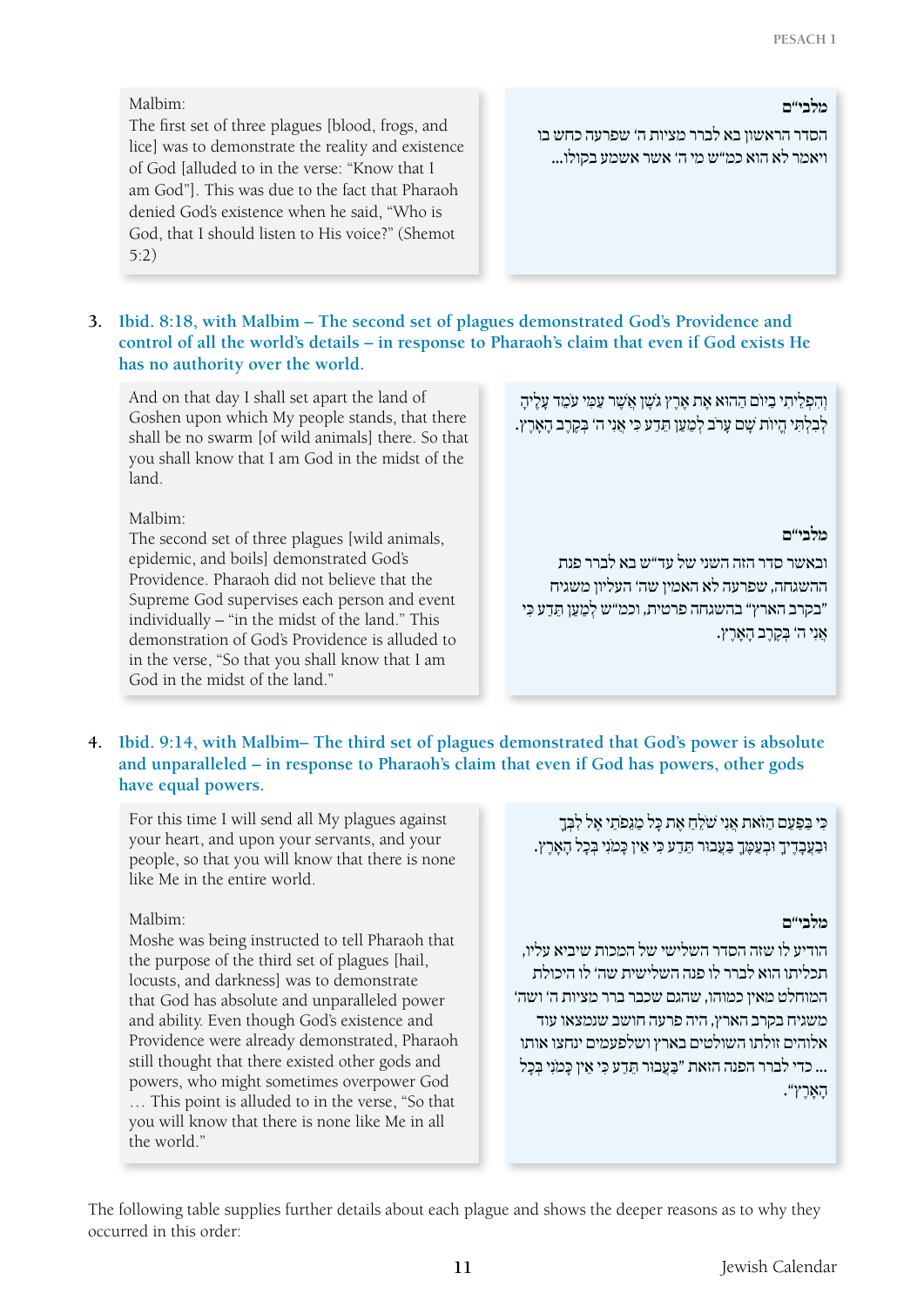| Plague                                        | <b>Attribute of God</b>                                                                                                                                                                               | Physical<br>Location                                                                                                                                                                                                         | God's Power<br>over     | Warning to<br>Pharaoh                                                                                                                                                                |
|-----------------------------------------------|-------------------------------------------------------------------------------------------------------------------------------------------------------------------------------------------------------|------------------------------------------------------------------------------------------------------------------------------------------------------------------------------------------------------------------------------|-------------------------|--------------------------------------------------------------------------------------------------------------------------------------------------------------------------------------|
| $1.$ Blood $(\tau)$                           | Of the first nine<br>plagues, the<br>first set of three<br>demonstrated the<br>existence of God<br>- in response to<br>Pharaoh's denial<br>of God (Shemot<br>$7:17$ , Malbim)                         | The first set of<br>plagues came<br>from below, from<br>the water and the<br>earth, and being<br>a lesser form of<br>plague, they were<br>performed by<br>Aharon (Shemot<br>7:17, 7:28, 8:12;<br>Tosafos on the<br>Haggadah) | Water                   | Warning                                                                                                                                                                              |
| 2. Frogs $(x$ פרדע)                           |                                                                                                                                                                                                       |                                                                                                                                                                                                                              | Aquatic creatures       | Warning                                                                                                                                                                              |
| 3. Lice (כְנָם)                               |                                                                                                                                                                                                       |                                                                                                                                                                                                                              | Dust of the earth       | No warning.<br>(The three<br>plagues about<br>which Pharaoh<br>was not warned<br>caused pain and<br>inconvenience,<br>but no threat to<br>life - Ramban/<br>Nachmanides<br>$8:15$ ). |
| 4. Wild Animals<br>(ערב)                      | The second set<br>demonstrated                                                                                                                                                                        | The second set<br>of plagues came                                                                                                                                                                                            | Land animals            | Warning                                                                                                                                                                              |
| 5. Epidemic (דבר)                             | God's Providence<br>and control of all<br>the world's details<br>- in response to<br>Pharaoh's claim<br>that even if God<br>exists He has no<br>authority over the<br>world (Shemot<br>8:18, Malbim). | from above the<br>ground and from<br>the air, and being<br>a higher form of<br>plague they were<br>performed by<br>Moshe (Shemot<br>8:17, 9:3, 9:9;<br>Tosafos on the<br>Haggadah)                                           | Life of land<br>animals | Warning                                                                                                                                                                              |
| $($ שחין) 6. Boils                            |                                                                                                                                                                                                       |                                                                                                                                                                                                                              | Humans                  | No warning                                                                                                                                                                           |
| $7.$ Hail (ברד)                               | The third set<br>demonstrated                                                                                                                                                                         | The last four came<br>from the sky, being                                                                                                                                                                                    | Nature                  | Warning                                                                                                                                                                              |
| 8. Locusts (ארבה)                             | that God's power<br>is absolute and<br>unparalleled -<br>in response to<br>Pharaoh's claim<br>that even if God<br>has powers, other<br>gods have equal<br>powers (Shemot<br>9:14, Malbim).            | the highest form                                                                                                                                                                                                             | Flying creatures        | Warning                                                                                                                                                                              |
| 9. Darkness (חֹשך)                            |                                                                                                                                                                                                       | of plague, they<br>were performed<br>by God Himself<br>(Shemot 9:18,<br>10:4, 10:21,<br>12:12; Tosafos on<br>the Haggadah)                                                                                                   | Day and night           | No warning                                                                                                                                                                           |
| 10. Death of the<br>מכת) firstborn<br>(בכורות | The tenth plague<br>signifies God's<br>direct control over<br>life and death<br>(Chaye Olam Vol.<br>$1, 15$ ).                                                                                        |                                                                                                                                                                                                                              | Life and death          | Warning                                                                                                                                                                              |

# **5. Rabbi Yosef Deutsch, Let My Nation Go (adapted), pp. 190-1 – The significance of the sequence of the Ten Plagues.**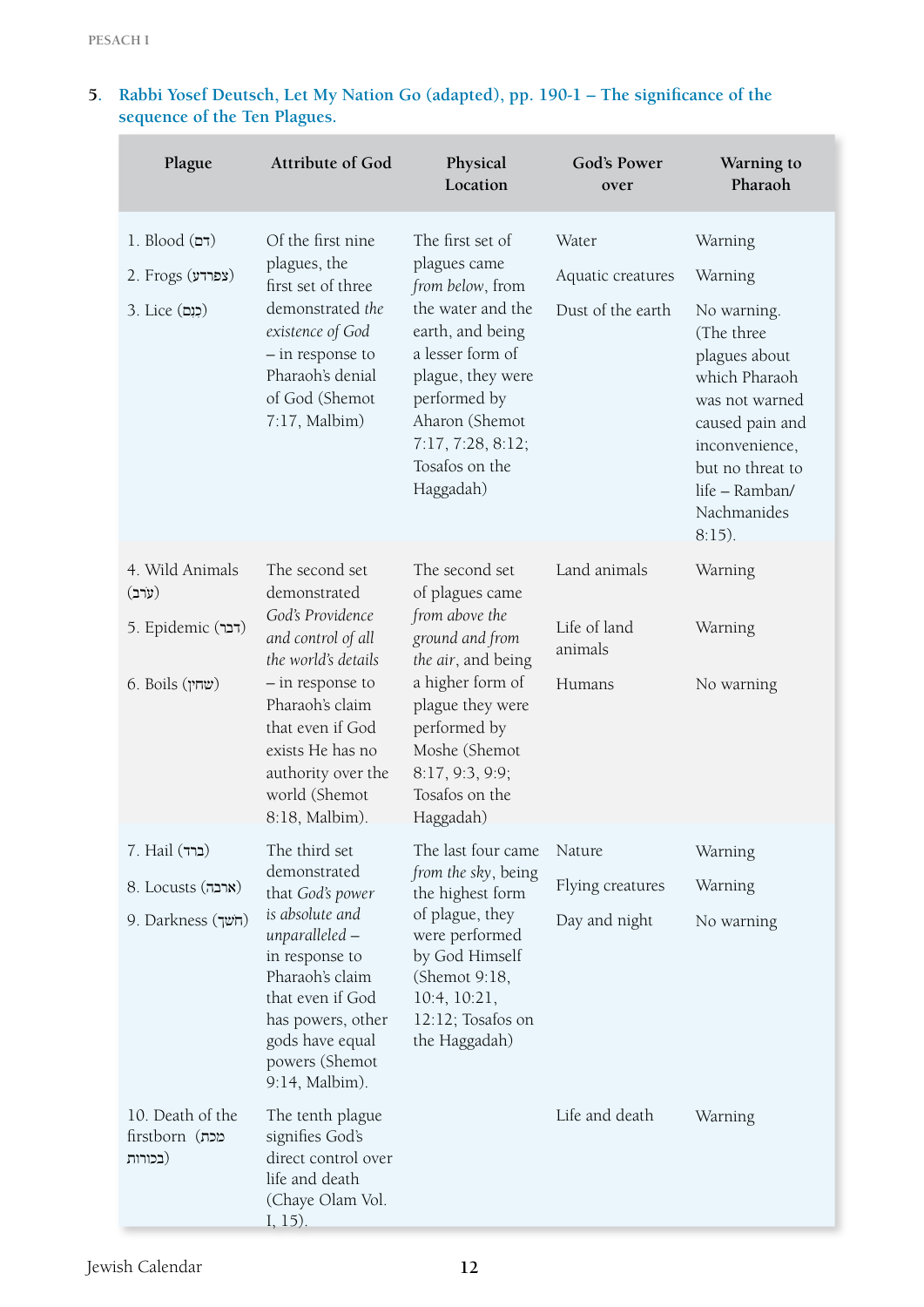# **6. Shemot 8:17; Rabbi Yosef Salant, Sefer Be'er Yosef, ibid. – The plague of wild animals is called "swarm" since the miracle was that animals of different species – both from very cold climates and very hot ones – all coexisted in a single "swarm." Furthermore, an individualized climate accompanied each animal so that it could survive.**

For if you do not send out My people, behold, I shall incite against you … *the swarm* [of wild animals]. The houses of Egypt will be filled with the swarm, *and even the ground upon which they are*.

# Be'er Yosef

Q 1*.* Why was the plague of wild animals referred to as "swarm" (*arov*) referring to the mixture of animals that came in this plague? Especially since the name "swarm" does not refer to the essence of the plague, the way the names "blood, frogs and lice" do …

Q 2. Also, what is the meaning of the phrase "And even the ground upon which they are"? …

A 1. This plague consisted of different species of animals from all over the world. Of course, some of these animals can only live and survive in a very cold climate. Others, however, like snakes, can only live in a hot climate. Nevertheless, during this plague all the species were able to co-exist. This demonstrated conclusively that it was a miracle and not just a natural phenomenon [as would sometimes occur]. To allude to this miraculous co-existing of different species together, the plague was called "swarm" …

A 2. When God caused the appearance of all the different species of animals, he caused each animal to be accompanied by the specific weather and ground conditions suited to it …

Therefore, when the verse states "[a severe swarm of wild animals came] … and the land was being destroyed because of the swarm" [Shemot 8:20], it is referring to the suddenly changing weather and temperatures that accompanied each animal, from cold to hot, and hot to cold. This caused the "destruction of the land," since drastic changes in climate conditions, from one extreme to the other, cause the spread of disease and physical damage to the soil and ground.

#### **שמות ח:יז**

כִּי אִם אֵינְךָ מִשַׁלֵּחַ אֵת עַמְי הִנְנִי מַשְׁלִיחַ בְּךָ ... אֶת הֶ עַרֹב וּמֵלְאוּ בַּתֵּי מִצְרַיִם אֶת הֶעָרֹב וְגֶם הָאֲדָמֶה אֵשֶׁר הם עליה.

#### **באר יוסף**

צריך טעם למה נקראת מכה זו של משלחת החיות דוקא על שם הערבוביא של חיות? שהשם "ערוב" אינו מבטא את עיקר המכה, כמו דם, צפרדע, כינים וכו' ...

וגם מהי כוונת מש"כ "וְ גַ ם הָ אֲ דָ מָ ה אֲ שׁ ֶ ר הֵ ם עָ לֶ יהָ "? ...

כיון שכאן היו חיות ורמשים מכל המינים שונים שבעולם, כמבואר במדרש, וידוע הוא שישנם מיני חיות שאינם יכולים לחיות ולהתקיים אלא באקלים קר מאוד. ולעומת זה ישנם חיות ומיני נחשים שאינם מתקיימים אלא בארצות החום ... ובכל זאת היו כולם מתקיימים כאן ביחד, והיה בזה להראות בבירור גמור שאין זו מכה בדרך הטבע, כ"א בדרך נס ופלא, ולכן נקרא מכה זו "ערוב", על שם הפלא הזה ...

עוד יותר, שכשהביא הקב"ה במצרים את החיות והרמשים מכל המינים השונים, הביא גם כן עם כל מין ומין את מזג האויר ותכונת האדמה הדרוש לו ...

ולכן אמר ג"כ, תשחת "הארץ" מפני הערוב, היינו ששינוי האויר המשתנה בכל שעה ורגע מקור לחום ומחום לקור, היא השחתה הארץ, וכידוע ששינוי האויר הפתאומי והתחלפתו התדירית מזיק להביא חליים רעים ומשחית את הארץ.

The above source shows how through the miracles God demonstrated that He is aware of and controls all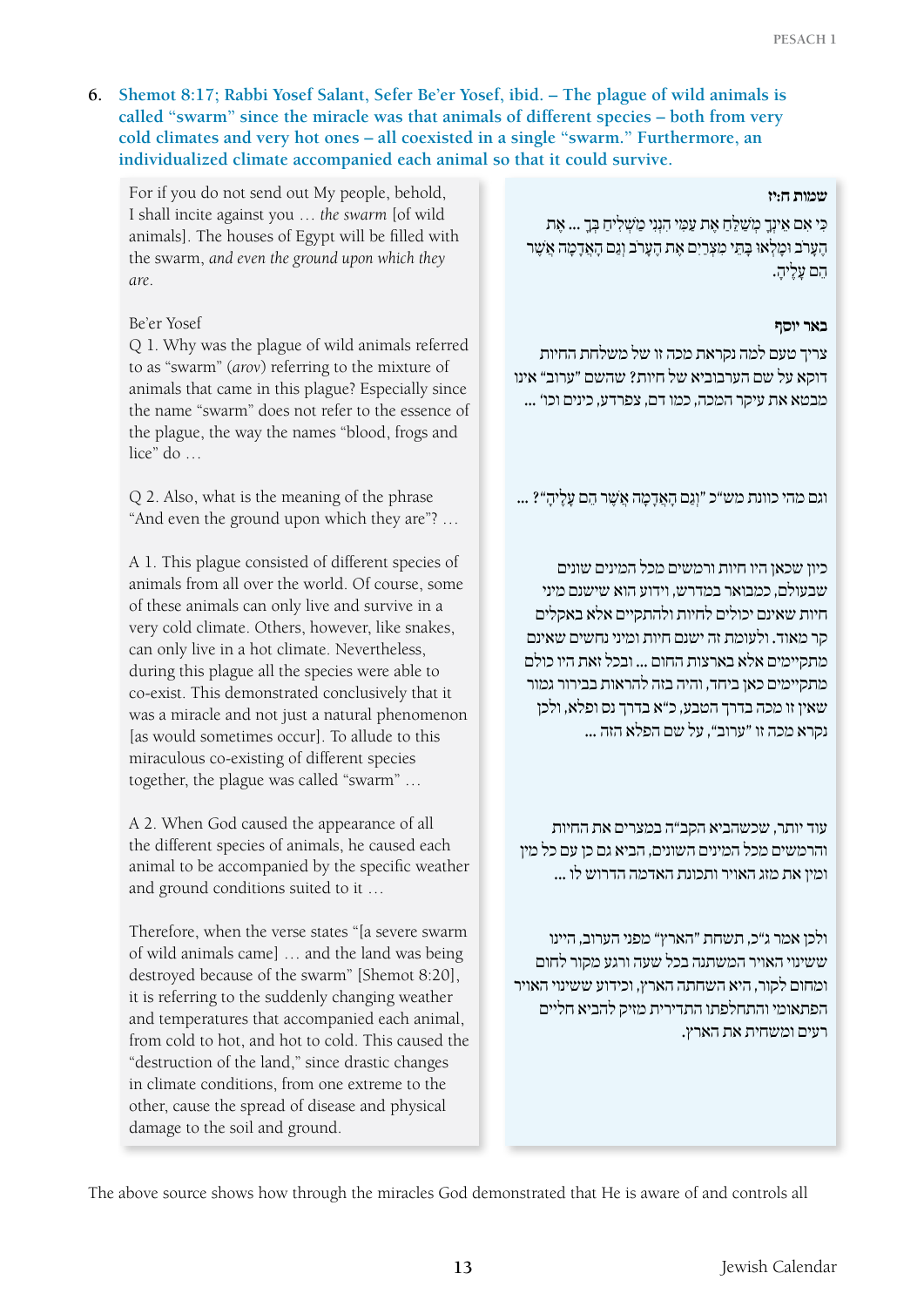details of existence. This demonstration of Divine Providence reached its climax with the death of the firstborn Egyptians, where God knew of first-born children even from adulterous and secret relationships. As the Talmud describes, "I am He Who discerned in Egypt between the drop of seed which conceived a first-born and one which did not conceive a first-born" (Bava Metziah 61b).

Apart from the miraculous display of plagues, there was another miracle that occurred just before leaving Egypt: God instructed each Jewish family to take a lamb – which the Egyptians regarded as their god – and slaughter it on the night of the plague of the first-born (Shemot 12:3, Ramban ibid.). As the Midrash relates, Moshe responded with great concern: "Master of the Universe! How can I possibly do this thing? Do You not know that the lamb is the Egyptian god?" (Shemot Rabbah 16:3).

This miraculous event is the reason why the Shabbat before Pesach is called Shabbat HaGadol [The Great Shabbat] ( Shulchan Aruch, Orach Chaim 430:1), as explained in the next source:

#### **7. Tur, Orach Chaim 430 – The miracle of the first Pesach offering: God instructs the Jews to kill their oppressors' idol in their presence.**

The reason it is called Shabbat HaGadol is because a great miracle took place on it: the Jews took the Pesach sacrifice in Egypt on the 10<sup>th</sup> of Nissan, as the verse states, "On the tenth of this month you shall take for yourselves a sheep for each family, a sheep for each house" (Shemot 12:3). When the Jews left Egypt it was a Thursday, as it says in Seder Olam (Ch. 5), so the tenth of the month was Shabbat.

Each person took a sheep for the Pesach offering and tied it to the foot of his bed. The Egyptians asked what they were doing, and they answered that they were going to slaughter the sheep as a Pesach offering because God had commanded them to do so. The teeth [of the Egyptians] were set on edge over the fact that the Jews were slaughtering their gods, but they were unable to say anything. Because of this great miracle we call this Shabbat "Shabbat *HaGadol*" – the *Great* Shabbat.

והטעם לפי שנעשה בו נס גדול שפסח מצרים מקחו בעשור כדכתיב בעשור לחודש הזה ויקחו להם שה לבית אבות שה לבית. )שמות יב:ג(. ופסח שיצאו ישראל ממצרים היה ביום חמישי כדאיתא בסדר עולם )פ"ה( ונמצא שעשרה בחודש היה שבת.

ולקחו להם כל אחד שה לפסחו וקשרו אותו בכרעי מטתו ושאלום המצריים למה זה לכם והשיבום לשחטו לשם פסח במצות השם עלינו והיו שיניהם קהות על ששוחטין את אלהיהם ולא היו רשאין לומר להם דבר ועל שם אותו הנס קורין אותו שבת הגדול.

What made this event even more miraculous was that the Jews thought that killing the Egyptian lambs would spell certain death. But in fact, it was this very act that *saved* them from death. For during the plague of the death of the first-born "God passed over the doors [which had been sprinkled with the lambs' blood]" (Shemot 12:23) and the Jews were saved (Rambam/Maimonides, Moreh Nevuchim/Guide for the Perplexed 3:46).

The Exodus from Egypt culminated in the miracle of God splitting the Reed Sea for the Jewish people, and then closing it upon the pursuing Egyptian army. Shortly after crossing the sea, the Jews were attacked by the nation of Amalek, whom they defeated during a Divinely elongated day of battle, when God miraculously stopped the sun's trajectory. The Maharal teaches the relative significance of all of the Egyptian miracles based on the Talmud's explanation in Zevachim regarding Yitro's motivation to join the Jewish people. Prior to converting to Judaism, Yitro had explored every form of idol worship.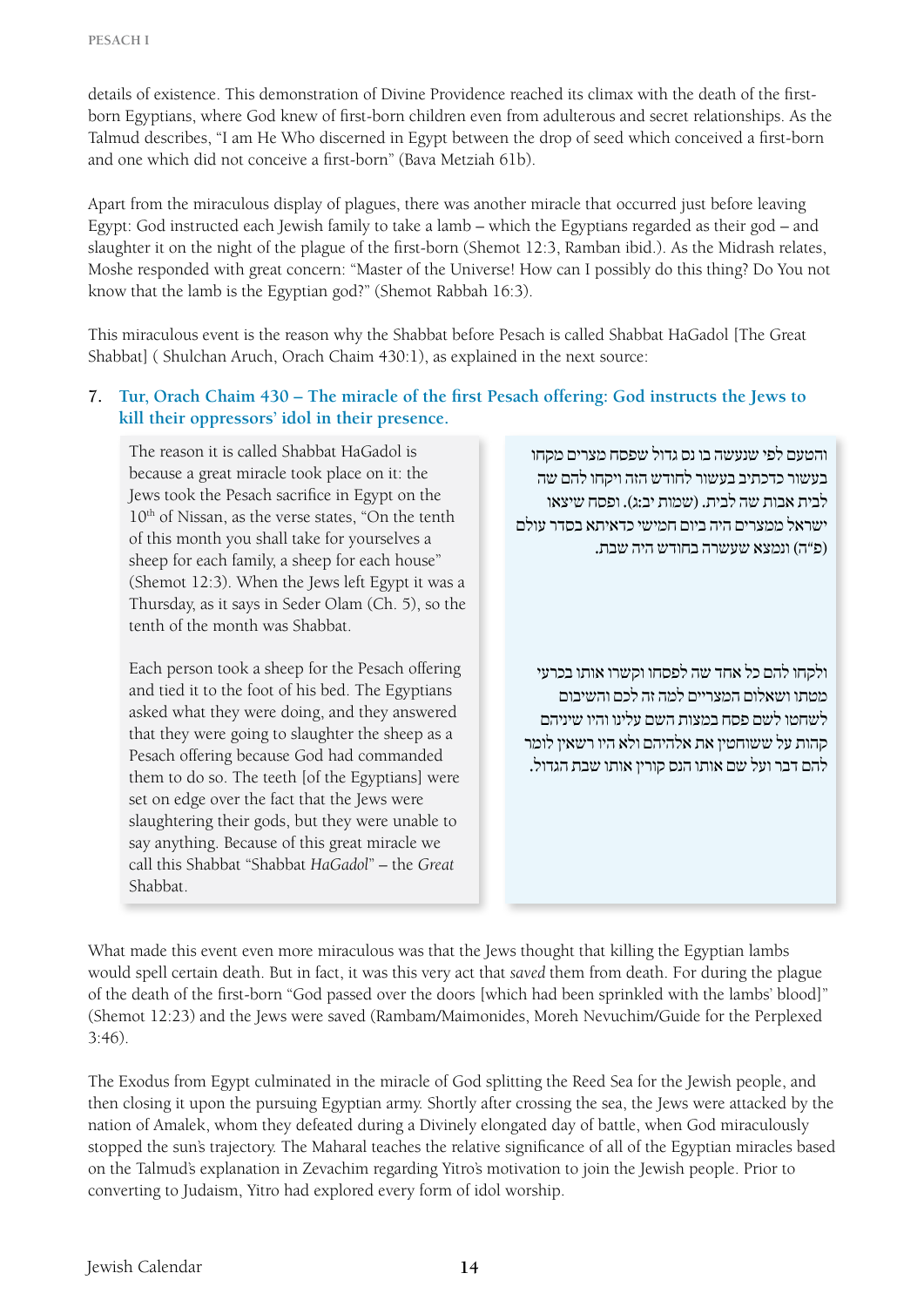# **8. Talmud Bavli, Zevachim 116a – There are three opinions as to which event inspired Yitro to convert and join the Jewish people: the splitting of the Reed Sea, the war with Amalek or the giving of the Torah.**

What did Yitro hear that motivated him to come and convert to join the Jewish people? Rabbi Yehoshua said it was the war with Amalek, Rabbi Eliezer HaModai said it was the giving of the Torah, and Rabbi Eliezer said it was the splitting of the Reed Sea.

מה שמועה שמע ובא, רבי יהושע אומר מלחמת עמלק, רבי אליעזר המודעי אומר מתן תורה שמע ובא, רבי אליעזר אומר קריעת ים סוף שמע ובא, עד כאן.

Rashi in Shemot 18:1 writes that two events inspired Yitro to join the Jewish people: the splitting of the Reed Sea and the war with Amalek. The Maharal explains that Rashi agrees with Rabbi Yehoshua that Yitro arrived after the war with Amalek.

# **9. Maharal, Gur Aryeh, Shemot 18:1 – The ten plagues in Egypt could not account for Yitro's decision to join the Jewish people, for he would have come earlier.**

Do not explain "And Yitro heard all that God had done for the Jewish people [Shemot 18:1] literally as it is written in the Torah, for it is not logical to say that Yitro came to convert on account of hearing about all the miracles. For if so, he would have come much earlier [than the splitting of the Reed Sea and the war with Amalek] (to convert, since the miraculous ten plagues in Egypt lasted for one full year prior to his arrival).

דאין לפרש "וישמע יתרו"-"כל אשר לישראל", כמו שכתוב בקרא, דאין סברא לומר שבא יתרו להתגייר על ידי שמיעת כל הניסים ששמע בם, דאם כן למה בא עכשיו )להתגייר, ולא בא קודם זה הרבה, שהרי הנסים היו במצרים שנה תמימה,(...

# **10. Ibid. – The plagues in Egypt were localized miracles, in contrast to the global miracles of the splitting of the Reed Sea and the war with Amalek.**

If you will say, now we still have a difficulty, why did Yitro come to convert for these two events [splitting of the Reed Sea and the war with Amalek, as Rashi explains]? One can explain that all the other miracles in Egypt were specific and local – as the astrologers said, "This is the finger of God," referring to all the plagues in Egypt. Only Egypt was struck …

Therefore, the specific, local miracles that happened in Egypt did not cause Yitro to recognize that God is greater than all other deities until he saw the war with Amalek and the splitting of the Reed Sea. For the (miracle) in the war with Amalek was in the heavens to stop the movement of the sun, to arrest the movement of the heavenly sphere … and this is not considered a specific, local event since the sun serves the entire world. Similarly, the splitting of the Reed Sea was considered a global event since all the waters in the world split at the same time.

ואם תאמר, דהשתא נמי קשה, למה דווקא בשביל אלו שנים, ויש לומר כי כל שאר הניסים היו פרטים, כמו שאמרו החרטומים "אצבע אלוקים היא" בכל מכות שהיו במצרים, לפי שהם מכות פרטים, לא נלקה רק מצרים בלבד...

לכך במכות פרטיות שהיו במצרים לא גרם שיבוא יתרו להכיר כי הוא יתברך גדול מכל האלוהים, עד שראה מלחמת עמלק וקריעת ים סוף. שמלחמת עמלק היה בשמים, להעמיד החמה לבטל מערכת השמים... ודבר זה אינו נחשב פרטי, כי השמש משמש לכל העולם, והיה נס זה בכלל העולם. וכן קריעת ים סוף היה נחשב בכלל העולם, כי הים הוא יסוד המים, ובשביל זה כל המים נבקעו.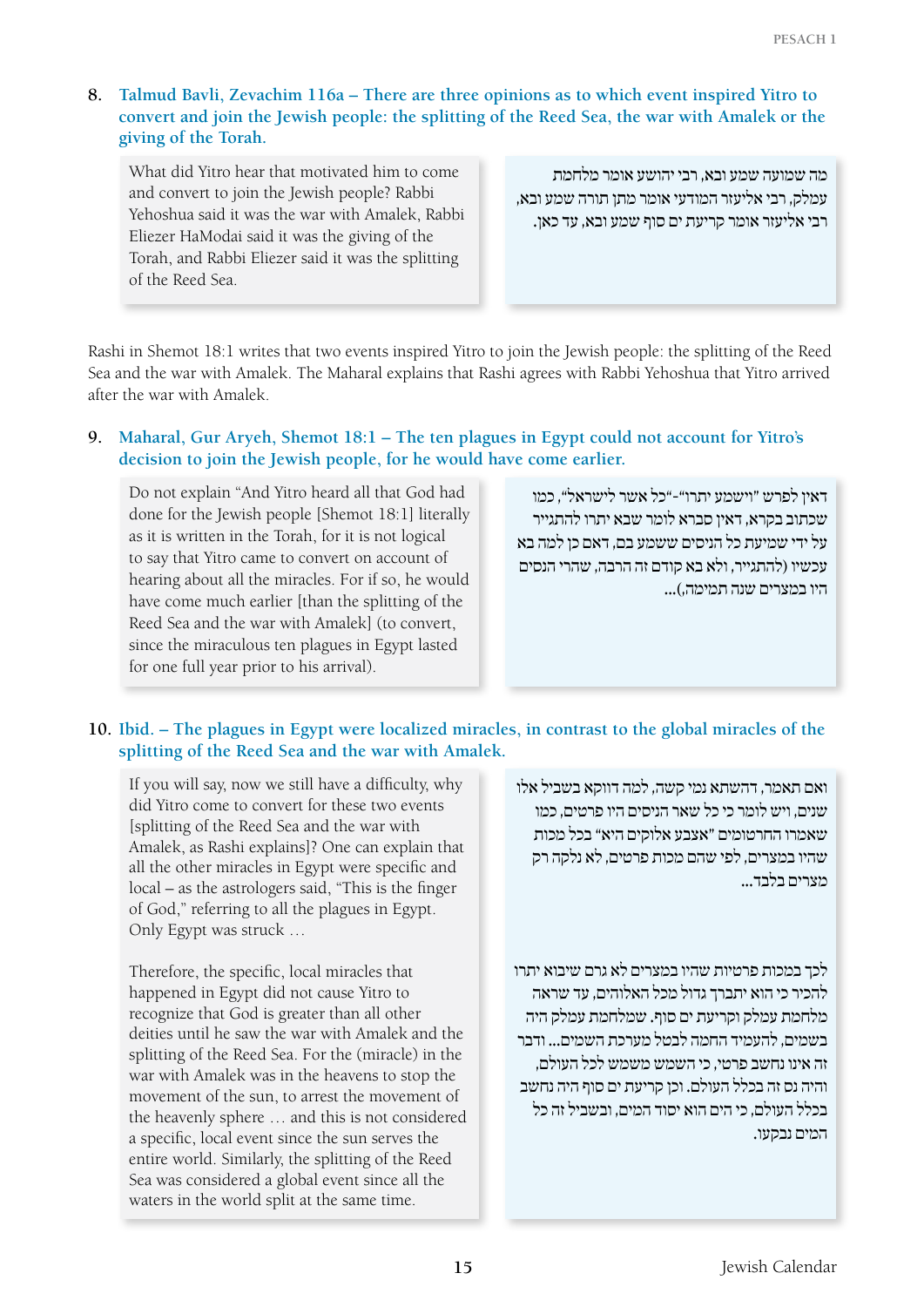# **11. Ibid. – If the splitting of the Reed Sea was a global miracle, why did Yitro wait for the war with Amalek to convert?**

If you will ask, after Yitro realized that the splitting of the Reed Sea was a global miracle, why did he need to wait for the miracle that happened in the war with Amalek to join the Jewish people? One can answer that even though the splitting of the Reed Sea was a global miracle and not localized, it was still based in the terrestrial sphere and not in the upper sphere. Yitro needed to know "that God is the God of both the heavens and the earth" … The war with Amalek proved to Yitro that God also rules the heavens.

ואם תאמר, אחר ששמע קריעת ים סוף שהיה בכלל העולם, למה הוצרך לו מלחמת עמלק? ויש לומר דאף על גב שהיה קריעת ים סוף מכה כללית, לא פרטית, לא היתה רק בתחתונים ולא בעליונים, והיה צריך לו לדעת "כי ה' הוא האלוקים בשמים ממעל ועל הארץ מתחת"... זה על ידי מלחמת עמלק, שהיה מעמיד מערכת השמים בשמים.

# **12. Ibid. – Why should Yitro wait for the giving of the Torah if he already understood that God rules the heaven and the earth?**

Nevertheless, to Rabbi Eliezer HaModai, who said that Yitro came to convert after the giving of the Torah, the splitting of the Reed Sea and the war with Amalek were not sufficient – they only showed that God rules the earthly and heavenly spheres. Yitro needed to know that there is no other deity besides God, even above the heavens; and the Torah is on the level of going even beyond the heavens.

אמנם לרבי אליעזר המודעי שאמר כי מתן תורה שמע, מפני שהוא סובר כי לא די בכך במה ששמע קריעת ים סוף ומלחמת עמלק, שבזה לא נודע לו רק כי הוא מושל בתחתונים ובעליונים, וצריך שנודע לו כי אין בלעדו למעלה מן השמים, והתורה מדריגתה על השמים.

In summary, the splitting of the Reed Sea demonstrated God's control of the earth, the war with Amalek showed God's mastery of heaven, and the giving of the Torah revealed that there is no other God, even beyond the heavens.

# **Part B. Lessons Taught by the Miracles**

#### **1. Rabbi Yeruchom Levovitz, Da'as Torah, Shemot p. 75 – The purpose of the miracles of the Exodus was for us to learn that what we perceive with our eyes is only the surface layer of existence.**

The truth is that the main purpose for the whole Exodus from Egypt is belief in the concept of miracles. The main idea is to know and recognize that at the heart of existence is a spiritual core.

One should know that existence is *not* just that which we see with our physical eyes, or sense with our physical senses. The physicality that we see in Creation is only clothing for the true existence.

האמת היא, כי התכלית העיקרית בכל ענין יציאת מצרים היא האמונה בכלל הנסים, ועיקר הענין הוא להאמין ולהכיר בעצם מציאות רוחניות הבריאה,

 לידע כי הבראיה אינה זאת אשר הוא רואה בעיניו הבשריות, זאת אשר הוא חש בחושיו הגשמיים, החומר והגשם שאנו רואים בבריאה הוא רק לבוש להבריאה האמיתית.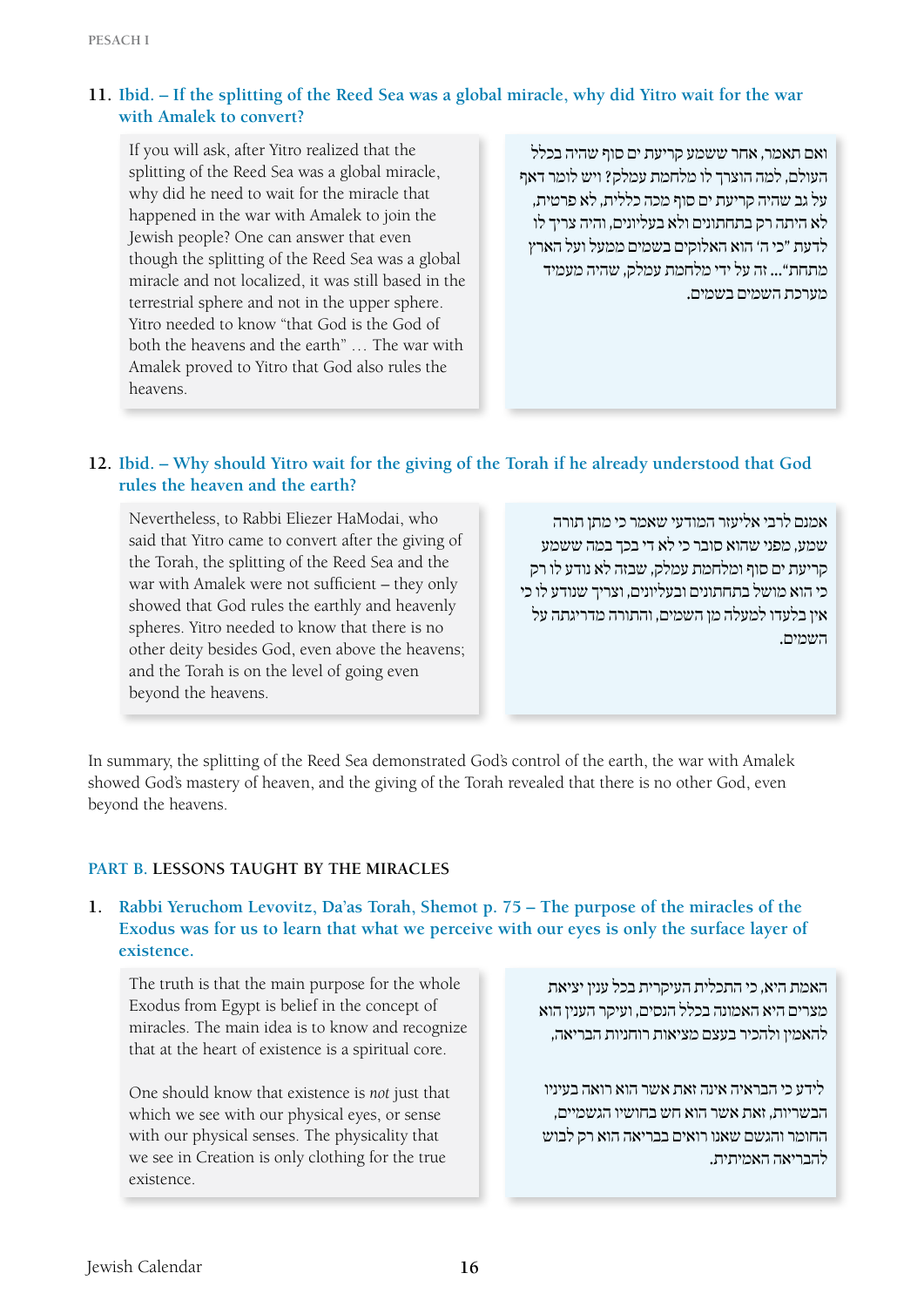What is the true core to existence [which the Egyptian experience demonstrates]? It is spirituality, which is the source of all Creation.

ומהי באמת, היא הרוחניות שהיא המקור לכל היצור.

# **2. Rabbi Avigdor Miller, A Nation is Born, p. 81 – The plagues each contained lessons about God.**

The Ten Plagues were Ten Tests of Israel, whether they would properly learn the lessons of the plagues. All the plagues had common lessons, in addition to the individual purpose of each plague. Among the general lessons of all the plagues were the following:

- In order to know God, meaning: to gain more awareness of God
- In order to demonstrate that Israel was God's chosen people, "set apart" from Egypt and all the nations
- In order to demonstrate the emptiness of the worship of false gods that were unable to protect even themselves
- In order to engender in Israel a powerful emotion of gratitude so that they would eagerly accept the Torah at Sinai and remain loyal to it forever

#### **3. Rabbi Akiva Tatz, Living Inspired, p. 152 – The miracles of the Exodus teach us that the natural order of the Jewish people is to be** *above* **the natural order of the world. Therefore, the night that recalls the miracles of Egypt is called the** *Seder* **("order") Night.**

The Sfas Emes expresses the connection between the miracles commemorated at the *Seder* and the rest of Jewish history in the most beautiful manner. He asks why we call the procedure of *Seder* Night a "*seder*" – the word "*seder*" means "order," a regular, predictable series of events. Strange that we celebrate the most potent series of miracles, the sharpest departures from the natural order, with the name *seder*, "order"!

His answer is unforgettable. *For the Jewish people, our natural order is the miraculous!* We have a *seder* of miracles. We were forged in impossible circumstances, conceived in a blaze of miracles, born beyond time. We can never descend into the natural; for us to do so would be souring of the worst kind, transforming *matzah* to *chametz*; lethal in the extreme.

As David Ben-Gurion once commented in an interview on CBS (5 October 1956), "In Israel, in order to be a realist you must believe in miracles."

#### **Key Themes of Section II:**

- [ **After Pharaoh's refusal to free the Jewish people, God brought about the Ten Plagues.**
- [ **The miracle of the plagues and their special order was to demonstrate (1) God's existence, (2) God's Providence and control of all the world's details, and (3) God's absolute and unparalleled power. They also served to teach us that what we perceive with our eyes is only the surface layer of existence and that the Jewish people were chosen by God for a special destiny above the natural order of the world.**
- [ **The splitting of the Reed Sea demonstrated God's sole control of the earth, the war with Amalek showed God's mastery of heaven, and the giving of the Torah revealed that there is no other God, even beyond the heavens.**
- [ **The miracles of the Exodus teach us that the natural order of the Jewish people is to be above the natural order of the world.**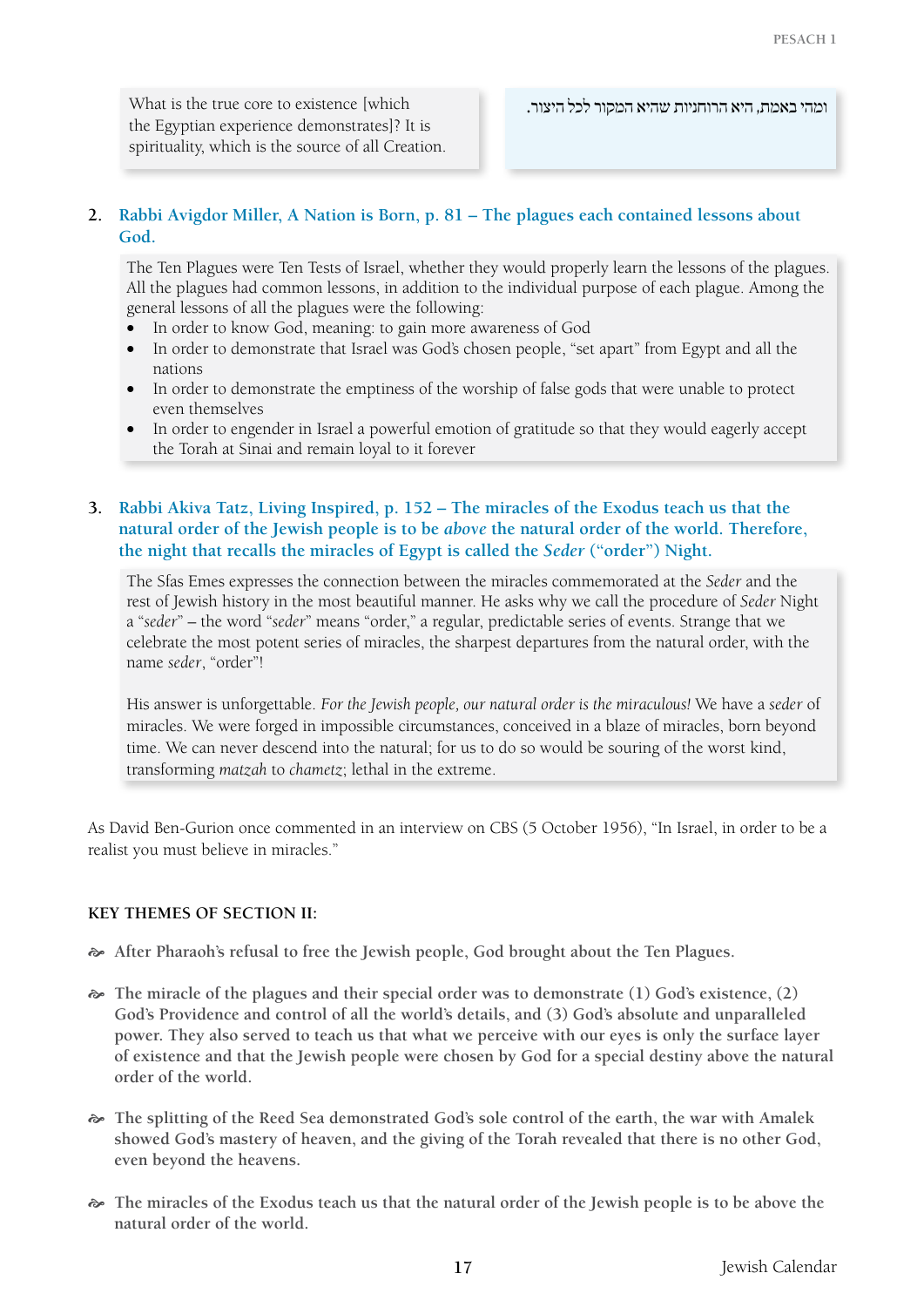#### WHAT EVENTS CAUSED THE ENSLAVEMENT IN EGYPT?

A famine affecting the entire region was felt less in Egypt due to the astute advice of Yosef to Pharaoh. Yaakov led his family to Egypt in response to the famine in Canaan. His descendants were later forced into servitude by the Egyptians.

## **What purpose did the slavery serve?**

Our rabbis detected a minor flaw in Avraham's trust in God. The slavery of Egypt and subsequent redemption helped prevent this minor shortcoming from developing into a serious deficiency in his descendants by serving to enhance their trust in God. It also helped reduce their longing for materialism and promoted greater spiritual yearning.

#### **Why did God redeem the Jews through a yearlong series of miracles and not just one?**

Obviously, God could have liberated the Jews via one devastating plague against the Egyptians. Instead, he methodically demonstrated His mastery over the world to both Egyptian and Jew by bringing the plagues in a set order with the goal of teaching belief in His omnipotence.

#### **Is there is any archeological evidence to support the events of the Exodus?**

An ancient Egyptian "notepad" dating back to the time of the Israelite enslavement confirms many of the conditions the slaves were subjected to as described in the Torah. Another source bears an account of sufferings that befell the Egyptians remarkably similar to several of the plagues.

## **What lessons from the slavery in Egypt 3,330 years ago apply to my life in the 21st century?**

Man today theoretically possesses the freedom to choose what he wishes to do with his life, however he is often not at liberty to achieve his true potential due to enslavement to his *yetzer hara*. The Exodus demonstrates the ability of man to free himself from the shackles of spiritual enslavement.